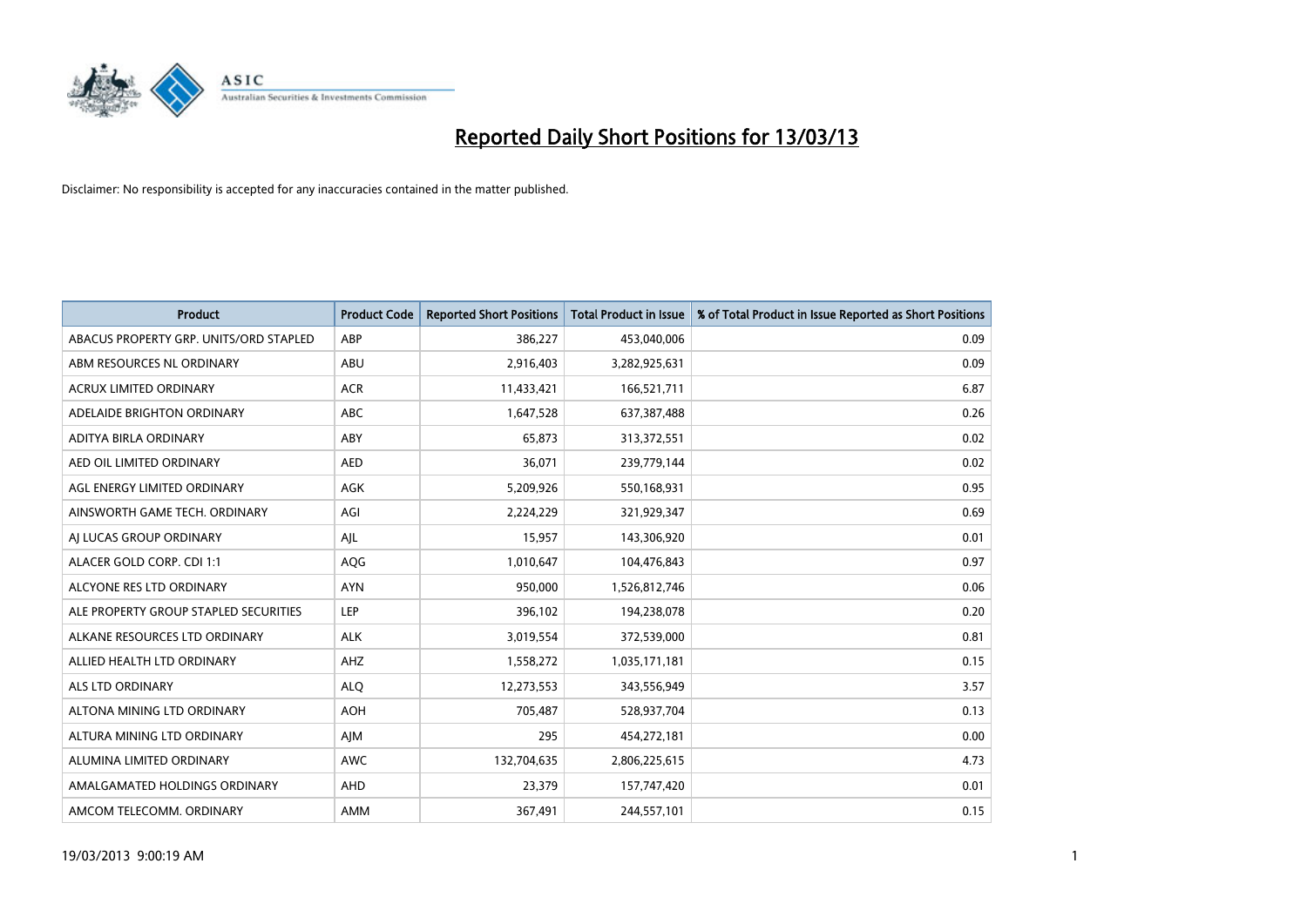

| <b>Product</b>                          | <b>Product Code</b> | <b>Reported Short Positions</b> | <b>Total Product in Issue</b> | % of Total Product in Issue Reported as Short Positions |
|-----------------------------------------|---------------------|---------------------------------|-------------------------------|---------------------------------------------------------|
| AMCOR LIMITED ORDINARY                  | <b>AMC</b>          | 3,270,649                       | 1,206,684,923                 | 0.27                                                    |
| AMP LIMITED ORDINARY                    | AMP                 | 9,072,712                       | 2,930,423,546                 | 0.31                                                    |
| AMPELLA MINING ORDINARY                 | <b>AMX</b>          | 4,833,210                       | 248,000,493                   | 1.95                                                    |
| ANGLOGOLD ASHANTI CDI 5:1               | AGG                 | 1                               | 89,207,765                    | 0.00                                                    |
| ANSELL LIMITED ORDINARY                 | <b>ANN</b>          | 6,908,379                       | 130,768,652                   | 5.28                                                    |
| ANTARES ENERGY LTD ORDINARY             | <b>AZZ</b>          | 479,588                         | 257,000,000                   | 0.19                                                    |
| ANZ BANKING GRP LTD ORDINARY            | <b>ANZ</b>          | 2,588,336                       | 2,743,726,184                 | 0.09                                                    |
| APA GROUP STAPLED SECURITIES            | <b>APA</b>          | 6,144,096                       | 827,350,325                   | 0.74                                                    |
| APN NEWS & MEDIA ORDINARY               | <b>APN</b>          | 13,451,168                      | 661,526,586                   | 2.03                                                    |
| AQUARIUS PLATINUM. ORDINARY             | <b>AOP</b>          | 11,037,360                      | 486,851,336                   | 2.27                                                    |
| AQUILA RESOURCES ORDINARY               | <b>AQA</b>          | 12,100,541                      | 411,804,442                   | 2.94                                                    |
| ARAFURA RESOURCE LTD ORDINARY           | <b>ARU</b>          | 381,677                         | 441,270,644                   | 0.09                                                    |
| ARB CORPORATION ORDINARY                | <b>ARP</b>          | 140,071                         | 72,481,302                    | 0.19                                                    |
| ARDENT LEISURE GROUP STAPLED SECURITIES | AAD                 | 3,129,267                       | 397,774,513                   | 0.79                                                    |
| ARISTOCRAT LEISURE ORDINARY             | <b>ALL</b>          | 7,909,025                       | 551,418,047                   | 1.43                                                    |
| ARRIUM LTD ORDINARY                     | ARI                 | 7,442,236                       | 1,351,527,328                 | 0.55                                                    |
| ASCIANO LIMITED ORDINARY                | <b>AIO</b>          | 10,137,945                      | 975,385,664                   | 1.04                                                    |
| ASG GROUP LIMITED ORDINARY              | <b>ASZ</b>          | 1,356,364                       | 206,720,839                   | 0.66                                                    |
| ASPEN GROUP ORD/UNITS STAPLED           | <b>APZ</b>          | 366,668                         | 1,192,665,422                 | 0.03                                                    |
| ASPIRE MINING LTD ORDINARY              | <b>AKM</b>          | 40,949                          | 655,594,556                   | 0.01                                                    |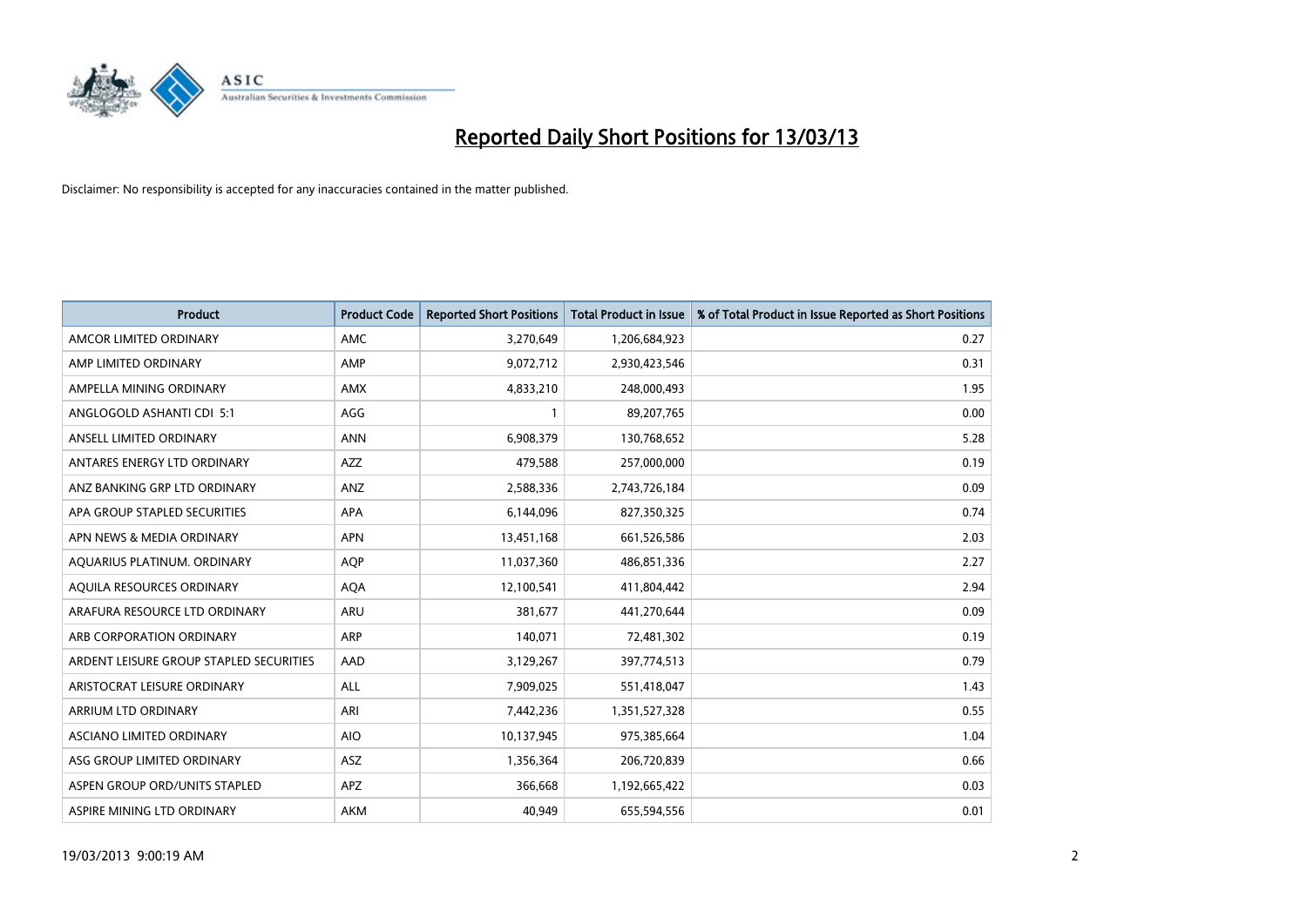

| <b>Product</b>                            | <b>Product Code</b> | <b>Reported Short Positions</b> | <b>Total Product in Issue</b> | % of Total Product in Issue Reported as Short Positions |
|-------------------------------------------|---------------------|---------------------------------|-------------------------------|---------------------------------------------------------|
| ASTRO JAP PROP GROUP STAPLED US PROHIBIT. | AJA                 | 8.097                           | 67,211,752                    | 0.01                                                    |
| ASX LIMITED ORDINARY                      | <b>ASX</b>          | 3,059,365                       | 175,136,729                   | 1.75                                                    |
| ATLAS IRON LIMITED ORDINARY               | <b>AGO</b>          | 12,216,033                      | 909,718,409                   | 1.34                                                    |
| AURIZON HOLDINGS LTD ORDINARY             | AZJ                 | 8,521,452                       | 2,137,284,503                 | 0.40                                                    |
| <b>AURORA OIL &amp; GAS ORDINARY</b>      | <b>AUT</b>          | 5,191,936                       | 447,885,778                   | 1.16                                                    |
| AUSDRILL LIMITED ORDINARY                 | <b>ASL</b>          | 4,066,252                       | 309,451,963                   | 1.31                                                    |
| AUSENCO LIMITED ORDINARY                  | AAX                 | 1,056,774                       | 123,527,574                   | 0.86                                                    |
| AUSTAL LIMITED ORDINARY                   | ASB                 | 508,966                         | 346,007,639                   | 0.15                                                    |
| AUSTBROKERS HOLDINGS ORDINARY             | <b>AUB</b>          | 1,978                           | 57,568,703                    | 0.00                                                    |
| AUSTIN ENGINEERING ORDINARY               | ANG                 | 486,850                         | 73,164,403                    | 0.67                                                    |
| AUSTRALAND PROPERTY STAPLED SECURITY      | <b>ALZ</b>          | 408,074                         | 578,324,670                   | 0.07                                                    |
| AUSTRALIAN AGRICULT, ORDINARY             | AAC                 | 1,125,593                       | 312,905,085                   | 0.36                                                    |
| AUSTRALIAN INFRASTR. UNITS/ORDINARY       | <b>AIX</b>          | 3,296,765                       | 620,733,944                   | 0.53                                                    |
| AUSTRALIAN PHARM. ORDINARY                | API                 | 286,281                         | 488,115,883                   | 0.06                                                    |
| AVIENNINGS LIMITED ORDINARY               | AVI                 | 121,391                         | 274,588,694                   | 0.04                                                    |
| AWE LIMITED ORDINARY                      | <b>AWE</b>          | 3,255,904                       | 522,116,985                   | 0.62                                                    |
| AZIMUTH RES LTD ORDINARY                  | <b>AZH</b>          | 1,998,736                       | 430,626,680                   | 0.46                                                    |
| BANDANNA ENERGY ORDINARY                  | <b>BND</b>          | 23,592,936                      | 528,481,199                   | 4.46                                                    |
| BANK OF QUEENSLAND. ORDINARY              | <b>BOQ</b>          | 5,143,487                       | 312,878,919                   | 1.64                                                    |
| <b>BASE RES LIMITED ORDINARY</b>          | <b>BSE</b>          | 420,950                         | 560,440,029                   | 0.08                                                    |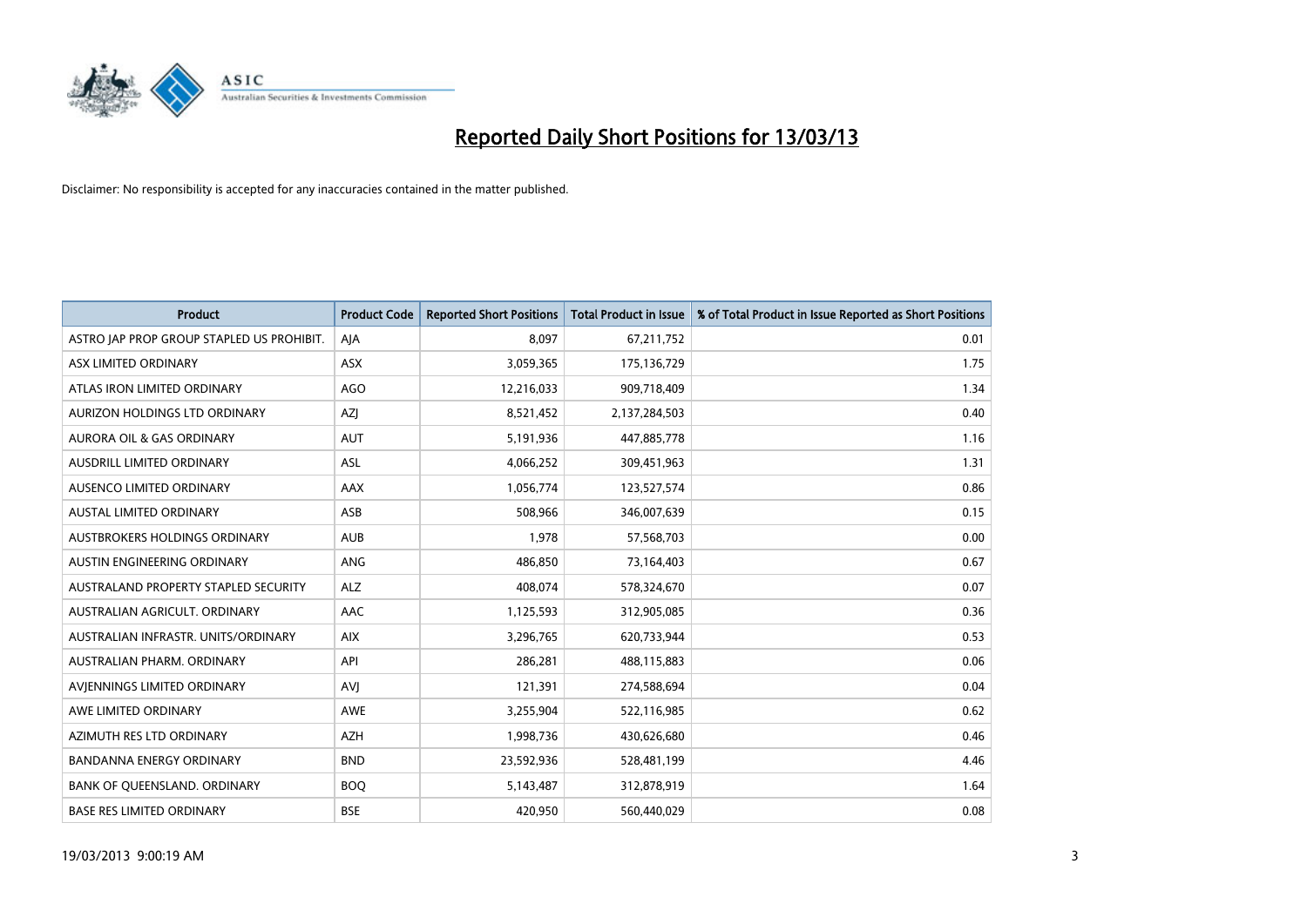

| <b>Product</b>                         | <b>Product Code</b> | <b>Reported Short Positions</b> | <b>Total Product in Issue</b> | % of Total Product in Issue Reported as Short Positions |
|----------------------------------------|---------------------|---------------------------------|-------------------------------|---------------------------------------------------------|
| <b>BATHURST RESOURCES ORDINARY</b>     | <b>BTU</b>          | 27,066,890                      | 697,247,997                   | 3.88                                                    |
| BC IRON LIMITED ORDINARY               | <b>BCI</b>          | 161,916                         | 122,729,384                   | 0.13                                                    |
| <b>BEACH ENERGY LIMITED ORDINARY</b>   | <b>BPT</b>          | 19,213,282                      | 1,264,889,397                 | 1.52                                                    |
| BEADELL RESOURCE LTD ORDINARY          | <b>BDR</b>          | 20,093,521                      | 742,204,752                   | 2.71                                                    |
| BEGA CHEESE LTD ORDINARY               | <b>BGA</b>          | 4,735                           | 151,866,050                   | 0.00                                                    |
| BENDIGO AND ADELAIDE ORDINARY          | <b>BEN</b>          | 9,595,309                       | 402,454,677                   | 2.38                                                    |
| BERKELEY RESOURCES ORDINARY            | <b>BKY</b>          | 141.193                         | 179,393,273                   | 0.08                                                    |
| <b>BHP BILLITON LIMITED ORDINARY</b>   | <b>BHP</b>          | 9,648,234                       | 3,211,691,105                 | 0.30                                                    |
| <b>BILLABONG ORDINARY</b>              | <b>BBG</b>          | 13,650,894                      | 478,944,292                   | 2.85                                                    |
| BLACKTHORN RESOURCES ORD US PROHIBITED | <b>BTR</b>          | 143,596                         | 164,285,950                   | 0.09                                                    |
| <b>BLUESCOPE STEEL LTD ORDINARY</b>    | <b>BSL</b>          | 3,655,525                       | 558,243,305                   | 0.65                                                    |
| <b>BOART LONGYEAR ORDINARY</b>         | <b>BLY</b>          | 6,216,236                       | 461,163,412                   | 1.35                                                    |
| BORAL LIMITED, ORDINARY                | <b>BLD</b>          | 22,472,529                      | 766,370,951                   | 2.93                                                    |
| <b>BRADKEN LIMITED ORDINARY</b>        | <b>BKN</b>          | 11,662,808                      | 169,240,662                   | 6.89                                                    |
| <b>BRAMBLES LIMITED ORDINARY</b>       | <b>BXB</b>          | 1,259,500                       | 1,556,673,996                 | 0.08                                                    |
| BREVILLE GROUP LTD ORDINARY            | <b>BRG</b>          | 277,788                         | 130,095,322                   | 0.21                                                    |
| <b>BRICKWORKS LIMITED ORDINARY</b>     | <b>BKW</b>          | 14,551                          | 147,818,132                   | 0.01                                                    |
| BROCKMAN MINING LTD ORDINARY           | <b>BCK</b>          | 91,872                          | 7,894,482,131                 | 0.00                                                    |
| <b>BURU ENERGY ORDINARY</b>            | <b>BRU</b>          | 18,763,999                      | 273,912,685                   | 6.85                                                    |
| <b>BWP TRUST ORDINARY UNITS</b>        | <b>BWP</b>          | 2.238.666                       | 537,753,954                   | 0.42                                                    |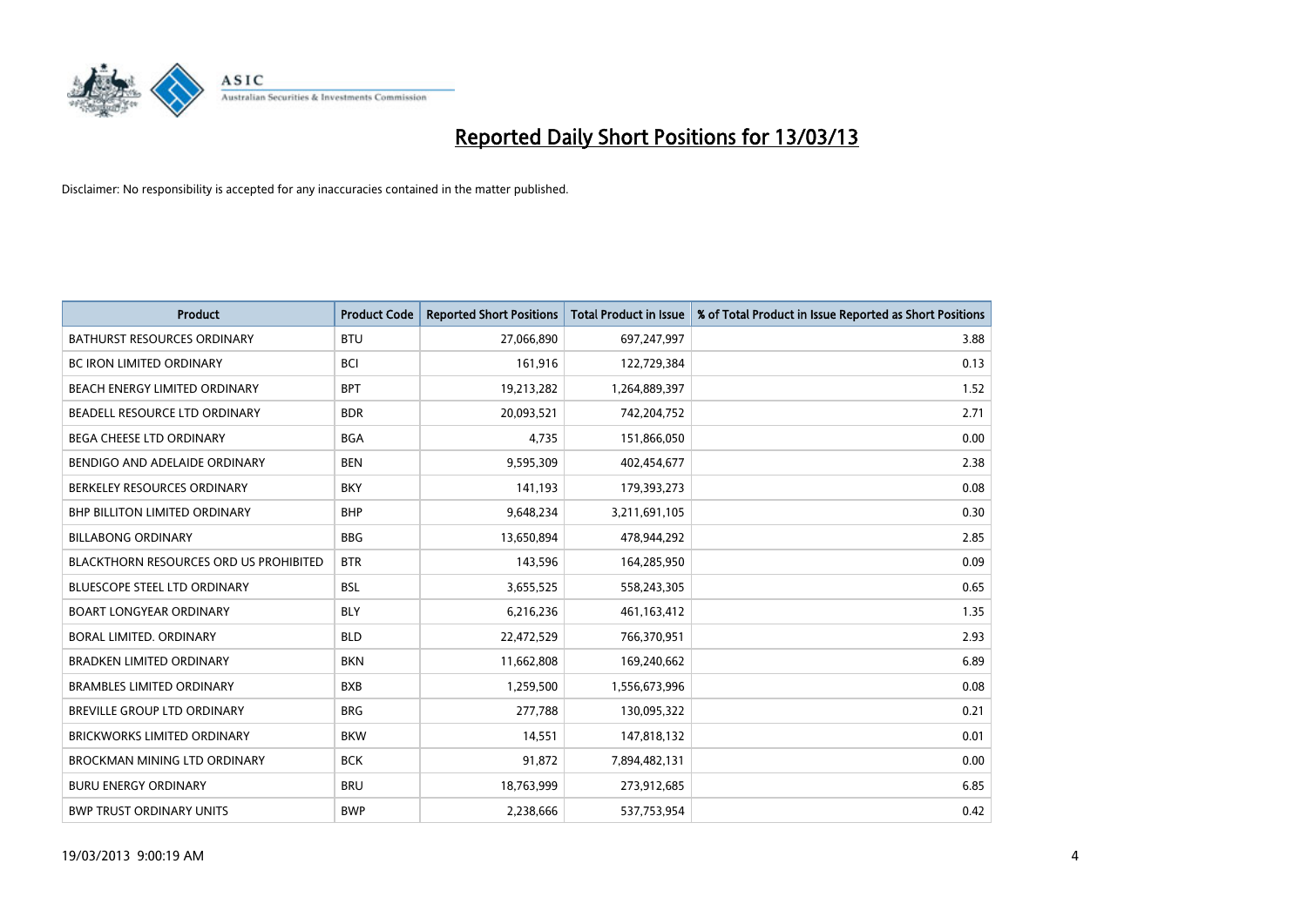

| <b>Product</b>                          | <b>Product Code</b> | <b>Reported Short Positions</b> | <b>Total Product in Issue</b> | % of Total Product in Issue Reported as Short Positions |
|-----------------------------------------|---------------------|---------------------------------|-------------------------------|---------------------------------------------------------|
| CABCHARGE AUSTRALIA ORDINARY            | CAB                 | 7,245,409                       | 120,430,683                   | 6.02                                                    |
| CALIBRE GROUP LTD ORDINARY              | <b>CGH</b>          | 843,313                         | 307,378,401                   | 0.27                                                    |
| <b>CALTEX AUSTRALIA ORDINARY</b>        | <b>CTX</b>          | 5,001,732                       | 270,000,000                   | 1.85                                                    |
| CAPE LAMBERT RES LTD ORDINARY           | <b>CFE</b>          | 492,669                         | 687,533,792                   | 0.07                                                    |
| CARABELLA RES LTD ORDINARY              | <b>CLR</b>          | 53,326                          | 152,361,547                   | 0.03                                                    |
| <b>CARBON ENERGY ORDINARY</b>           | <b>CNX</b>          | 48,071                          | 782,684,355                   | 0.01                                                    |
| <b>CARDNO LIMITED ORDINARY</b>          | <b>CDD</b>          | 6,567,293                       | 142,770,550                   | 4.60                                                    |
| CARNARVON PETROLEUM ORDINARY            | <b>CVN</b>          | 90,175                          | 934,109,501                   | 0.01                                                    |
| CARSALES.COM LTD ORDINARY               | <b>CRZ</b>          | 5,050,008                       | 235,783,495                   | 2.14                                                    |
| <b>CASH CONVERTERS ORDINARY</b>         | CCV                 | 17,862                          | 423,861,025                   | 0.00                                                    |
| CENTRAL PETROLEUM ORDINARY              | <b>CTP</b>          | 1,092,571                       | 1,388,978,845                 | 0.08                                                    |
| <b>CERAMIC FUEL CELLS ORDINARY</b>      | CFU                 | 390                             | 1,559,231,320                 | 0.00                                                    |
| CFS RETAIL TRUST GRP STAPLED SECURITIES | <b>CFX</b>          | 58,001,661                      | 2,828,495,659                 | 2.05                                                    |
| CHALLENGER DIV.PRO. STAPLED UNITS       | <b>CDI</b>          | 89,280                          | 214,101,013                   | 0.04                                                    |
| <b>CHALLENGER LIMITED ORDINARY</b>      | <b>CGF</b>          | 3,270,338                       | 534,607,512                   | 0.61                                                    |
| CHANDLER MACLEOD LTD ORDINARY           | <b>CMG</b>          | 207,616                         | 469,679,390                   | 0.04                                                    |
| CHARTER HALL GROUP STAPLED US PROHIBIT. | <b>CHC</b>          | 332,871                         | 302,262,312                   | 0.11                                                    |
| <b>CHARTER HALL RETAIL UNITS</b>        | <b>CQR</b>          | 770,695                         | 337,582,974                   | 0.23                                                    |
| <b>CHORUS LIMITED ORDINARY</b>          | <b>CNU</b>          | 431,434                         | 385,082,123                   | 0.11                                                    |
| CITIGOLD CORP LTD ORDINARY              | <b>CTO</b>          | 153,427                         | 1,352,907,765                 | 0.01                                                    |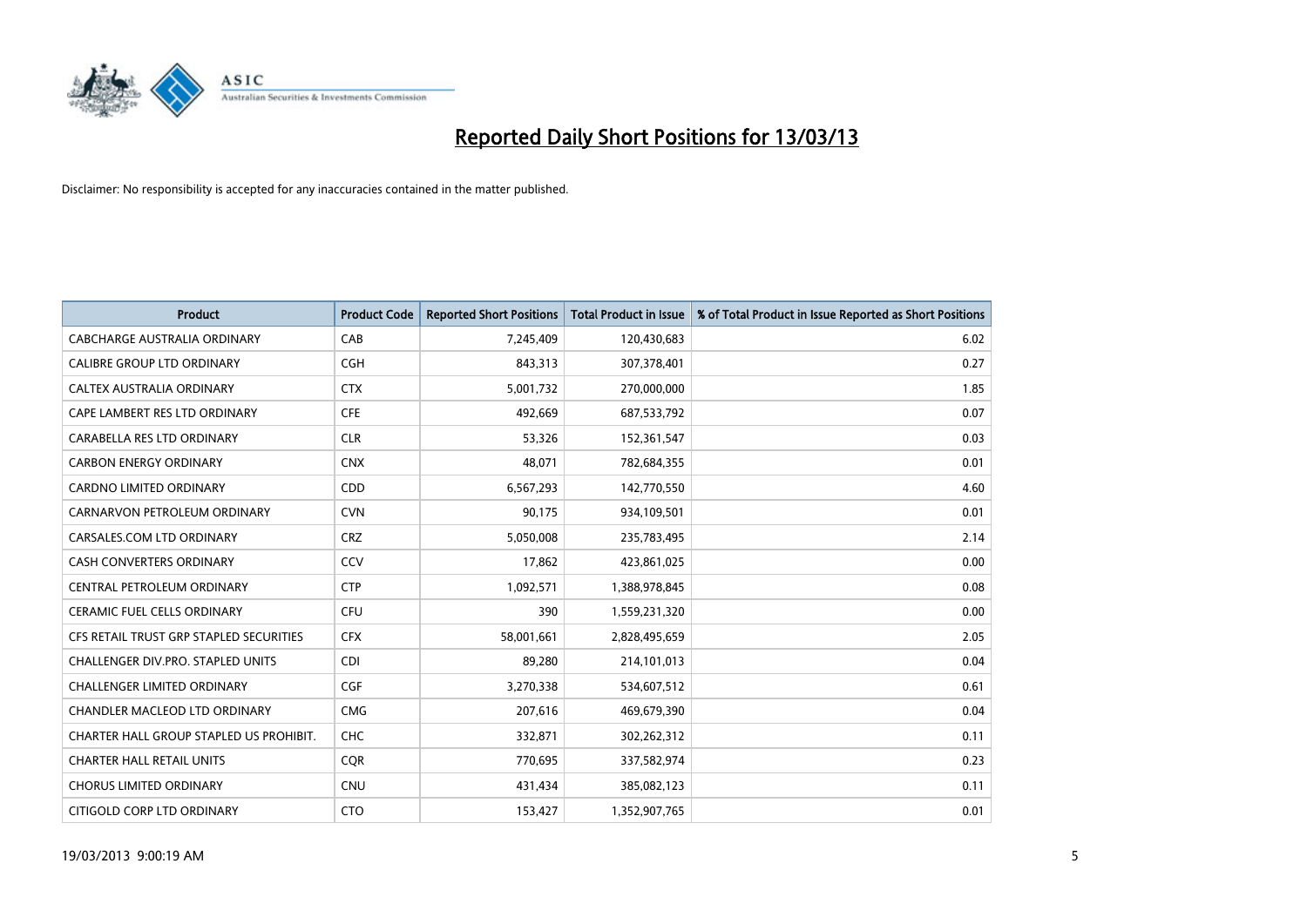

| <b>Product</b>                          | <b>Product Code</b> | <b>Reported Short Positions</b> | <b>Total Product in Issue</b> | % of Total Product in Issue Reported as Short Positions |
|-----------------------------------------|---------------------|---------------------------------|-------------------------------|---------------------------------------------------------|
| COAL OF AFRICA LTD ORDINARY             | <b>CZA</b>          | 300,432                         | 1,048,368,613                 | 0.03                                                    |
| COALSPUR MINES LTD ORDINARY             | <b>CPL</b>          | 14,829,984                      | 634,248,901                   | 2.34                                                    |
| COCA-COLA AMATIL ORDINARY               | <b>CCL</b>          | 3,293,864                       | 762,133,414                   | 0.43                                                    |
| COCHLEAR LIMITED ORDINARY               | <b>COH</b>          | 3,979,117                       | 57,040,932                    | 6.98                                                    |
| <b>COCKATOO COAL ORDINARY</b>           | <b>COK</b>          | 12,132,952                      | 1,016,746,908                 | 1.19                                                    |
| <b>CODAN LIMITED ORDINARY</b>           | <b>CDA</b>          | 187,663                         | 176,926,104                   | 0.11                                                    |
| <b>COLLECTION HOUSE ORDINARY</b>        | <b>CLH</b>          | 18,241                          | 114,993,120                   | 0.02                                                    |
| <b>COLLINS FOODS LTD ORDINARY</b>       | <b>CKF</b>          | 510,719                         | 93,000,003                    | 0.55                                                    |
| COMMONWEALTH BANK, ORDINARY             | <b>CBA</b>          | 9,979,696                       | 1,609,180,841                 | 0.62                                                    |
| <b>COMMONWEALTH PROP ORDINARY UNITS</b> | <b>CPA</b>          | 13,352,263                      | 2,347,003,413                 | 0.57                                                    |
| <b>COMPASS RESOURCES ORDINARY</b>       | <b>CMR</b>          | 7,472                           | 1,403,744,100                 | 0.00                                                    |
| <b>COMPUTERSHARE LTD ORDINARY</b>       | CPU                 | 11,216,256                      | 555,664,059                   | 2.02                                                    |
| COOPER ENERGY LTD ORDINARY              | <b>COE</b>          | 187,554                         | 329,034,654                   | 0.06                                                    |
| <b>CORP TRAVEL LIMITED ORDINARY</b>     | <b>CTD</b>          | 133,974                         | 77,410,044                    | 0.17                                                    |
| <b>CREDIT CORP GROUP ORDINARY</b>       | <b>CCP</b>          | 16,167                          | 45,932,899                    | 0.04                                                    |
| <b>CROMWELL PROP STAPLED SECURITIES</b> | <b>CMW</b>          | 31,711                          | 1,460,982,142                 | 0.00                                                    |
| <b>CROWN LIMITED ORDINARY</b>           | <b>CWN</b>          | 6,828,096                       | 728,394,185                   | 0.94                                                    |
| <b>CSG LIMITED ORDINARY</b>             | CSV                 | 8,018                           | 278,155,477                   | 0.00                                                    |
| <b>CSL LIMITED ORDINARY</b>             | <b>CSL</b>          | 779,353                         | 498,199,305                   | 0.16                                                    |
| <b>CSR LIMITED ORDINARY</b>             | <b>CSR</b>          | 46,274,310                      | 506,000,315                   | 9.15                                                    |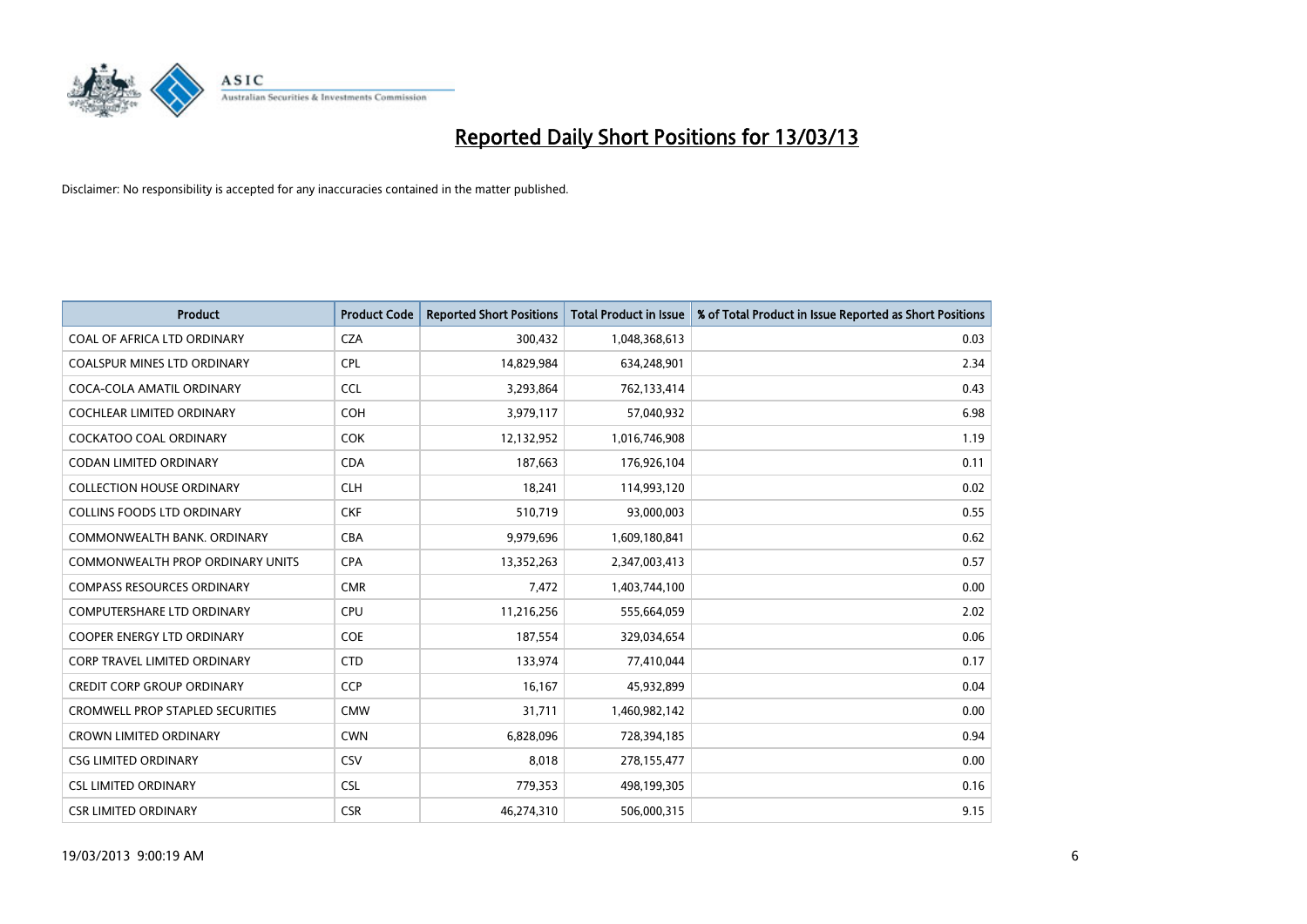

| <b>Product</b>                     | <b>Product Code</b> | <b>Reported Short Positions</b> | <b>Total Product in Issue</b> | % of Total Product in Issue Reported as Short Positions |
|------------------------------------|---------------------|---------------------------------|-------------------------------|---------------------------------------------------------|
| <b>CUDECO LIMITED ORDINARY</b>     | CDU                 | 2,689,793                       | 199,877,294                   | 1.35                                                    |
| DART ENERGY LTD ORDINARY           | <b>DTE</b>          | 16,137,179                      | 878,668,388                   | 1.84                                                    |
| DAVID JONES LIMITED ORDINARY       | <b>DJS</b>          | 61,372,964                      | 531,788,775                   | 11.54                                                   |
| DECMIL GROUP LIMITED ORDINARY      | <b>DCG</b>          | 896,044                         | 168,203,219                   | 0.53                                                    |
| DEXUS PROPERTY GROUP STAPLED UNITS | <b>DXS</b>          | 8,083,701                       | 4,839,024,176                 | 0.17                                                    |
| DISCOVERY METALS LTD ORDINARY      | <b>DML</b>          | 4,041,078                       | 486,986,451                   | 0.83                                                    |
| DOMINO PIZZA ENTERPR ORDINARY      | <b>DMP</b>          | 44,956                          | 70,192,674                    | 0.06                                                    |
| DORAY MINERALS LTD ORDINARY        | <b>DRM</b>          | 65,196                          | 141,866,768                   | 0.05                                                    |
| DOWNER EDI LIMITED ORDINARY        | <b>DOW</b>          | 5,090,903                       | 429,100,296                   | 1.19                                                    |
| DRILLSEARCH ENERGY ORDINARY        | <b>DLS</b>          | 3,742,122                       | 427,353,371                   | 0.88                                                    |
| DUET GROUP STAPLED US PROHIBIT.    | <b>DUE</b>          | 7,178,356                       | 1,169,314,842                 | 0.61                                                    |
| <b>DULUXGROUP LIMITED ORDINARY</b> | <b>DLX</b>          | 6,614,492                       | 374,507,181                   | 1.77                                                    |
| <b>DWS LTD ORDINARY</b>            | <b>DWS</b>          | 296,516                         | 132,362,763                   | 0.22                                                    |
| ECHO ENTERTAINMENT ORDINARY        | <b>EGP</b>          | 7,289,179                       | 825,672,730                   | 0.88                                                    |
| <b>ELDERS LIMITED ORDINARY</b>     | <b>ELD</b>          | 16,661,471                      | 448,598,480                   | 3.71                                                    |
| ELEMENTAL MINERALS ORDINARY        | <b>ELM</b>          | 33,456                          | 288,587,228                   | 0.01                                                    |
| ELEMENTOS LIMITED ORDINARY         | <b>ELT</b>          | 16                              | 149,531,420                   | 0.00                                                    |
| <b>EMECO HOLDINGS ORDINARY</b>     | <b>EHL</b>          | 6,397,008                       | 599,675,707                   | 1.07                                                    |
| <b>ENDEAVOUR MIN CORP CDI 1:1</b>  | <b>EVR</b>          | 36,063                          | 131,354,574                   | 0.03                                                    |
| ENERGY RESOURCES ORDINARY 'A'      | ERA                 | 8,065,951                       | 517,725,062                   | 1.56                                                    |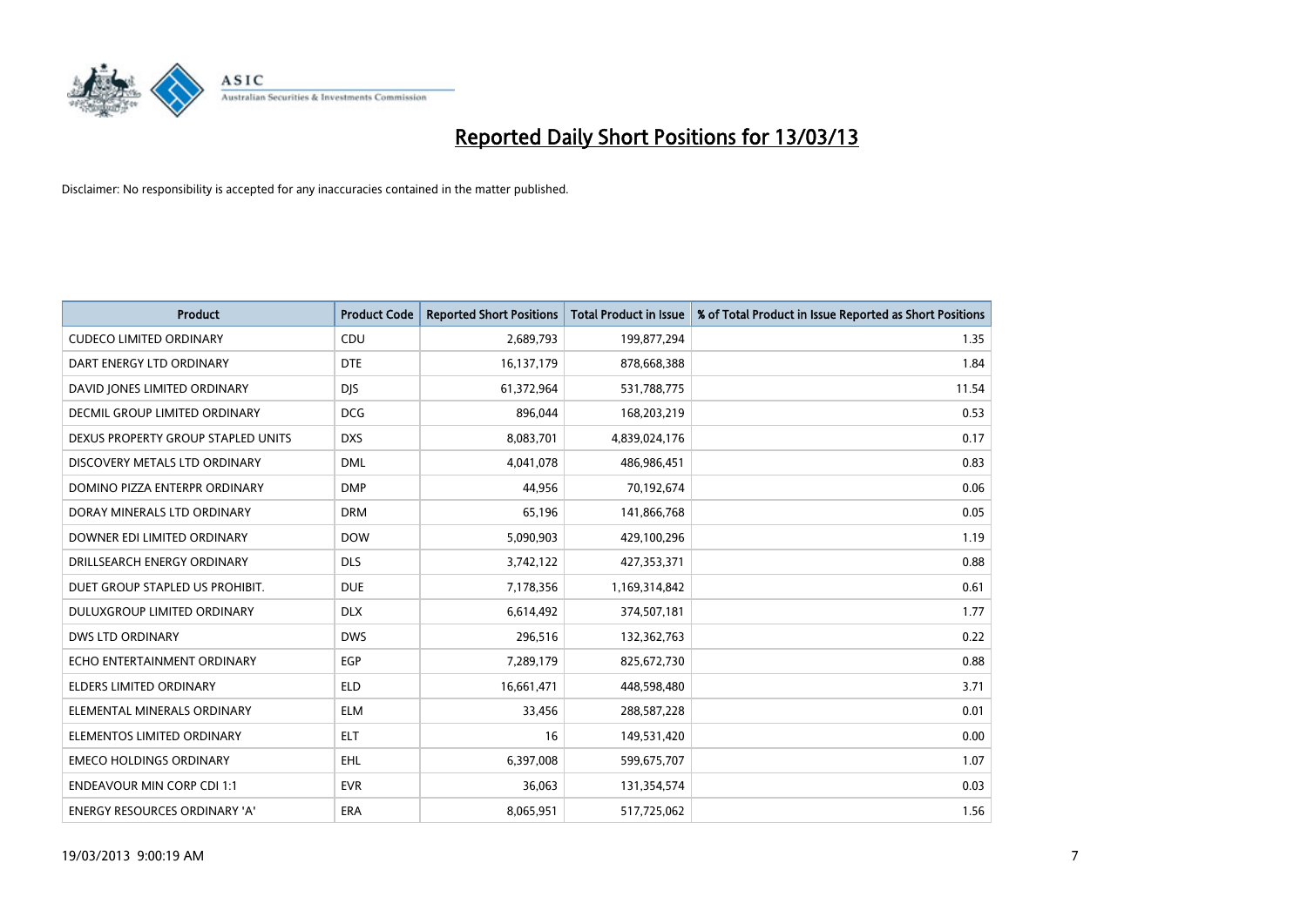

| <b>Product</b>                         | <b>Product Code</b> | <b>Reported Short Positions</b> | Total Product in Issue | % of Total Product in Issue Reported as Short Positions |
|----------------------------------------|---------------------|---------------------------------|------------------------|---------------------------------------------------------|
| <b>ENERGY WORLD CORPOR, ORDINARY</b>   | <b>EWC</b>          | 18,939,163                      | 1,734,166,672          | 1.09                                                    |
| ENVESTRA LIMITED ORDINARY              | <b>ENV</b>          | 8,056,467                       | 1,603,333,497          | 0.50                                                    |
| ETHANE PIPELINE STAPLED SECURITIES     | <b>EPX</b>          | 16                              | 69,302,275             | 0.00                                                    |
| EVOLUTION MINING LTD ORDINARY          | <b>EVN</b>          | 12,031,105                      | 708,092,989            | 1.70                                                    |
| <b>FAIRFAX MEDIA LTD ORDINARY</b>      | <b>FXI</b>          | 389,284,202                     | 2,351,955,725          | 16.55                                                   |
| <b>FANTASTIC HOLDINGS ORDINARY</b>     | <b>FAN</b>          | 35,258                          | 102,739,538            | 0.03                                                    |
| <b>FAR LTD ORDINARY</b>                | <b>FAR</b>          | 22,121,932                      | 2,499,846,742          | 0.88                                                    |
| FEDERATION CNTRES ORD/UNIT STAPLED SEC | <b>FDC</b>          | 5,291,214                       | 1,427,641,565          | 0.37                                                    |
| FKP PROPERTY GROUP STAPLED SECURITIES  | <b>FKP</b>          | 6,171,459                       | 321,578,705            | 1.92                                                    |
| FLEETWOOD CORP ORDINARY                | <b>FWD</b>          | 3,537,875                       | 60,104,188             | 5.89                                                    |
| FLETCHER BUILDING ORDINARY             | <b>FBU</b>          | 4,157,910                       | 684,793,538            | 0.61                                                    |
| <b>FLEXIGROUP LIMITED ORDINARY</b>     | <b>FXL</b>          | 55,830                          | 287,869,669            | 0.02                                                    |
| FLIGHT CENTRE ORDINARY                 | <b>FLT</b>          | 10,694,367                      | 100,289,792            | 10.66                                                   |
| FLINDERS MINES LTD ORDINARY            | <b>FMS</b>          | 2,706,478                       | 1,821,300,404          | 0.15                                                    |
| <b>FOCUS MINERALS LTD ORDINARY</b>     | <b>FML</b>          | 23,116,462                      | 8,822,771,352          | 0.26                                                    |
| FONTERRA SHARE FUND ORDINARY UNITS     | <b>FSF</b>          | 36,135                          | 95,822,090             | 0.04                                                    |
| FORGE GROUP LIMITED ORDINARY           | FGE                 | 93,522                          | 86,169,014             | 0.11                                                    |
| FORTESCUE METALS GRP ORDINARY          | <b>FMG</b>          | 161,272,036                     | 3,113,798,659          | 5.18                                                    |
| <b>G.U.D. HOLDINGS ORDINARY</b>        | <b>GUD</b>          | 3,953,509                       | 71,341,319             | 5.54                                                    |
| <b>G8 EDUCATION LIMITED ORDINARY</b>   | <b>GEM</b>          | 286,337                         | 270,940,348            | 0.11                                                    |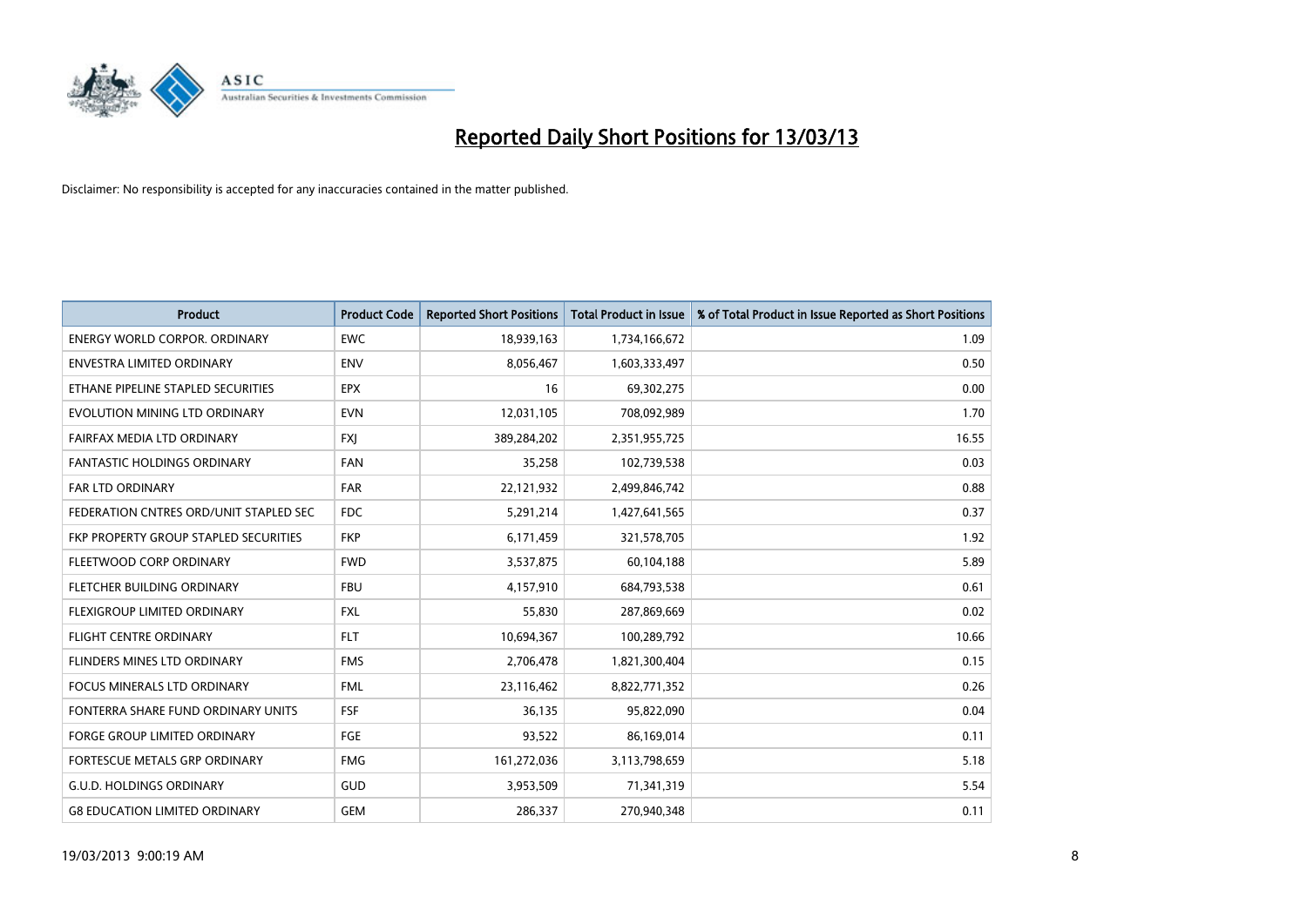

| <b>Product</b>                            | <b>Product Code</b> | <b>Reported Short Positions</b> | <b>Total Product in Issue</b> | % of Total Product in Issue Reported as Short Positions |
|-------------------------------------------|---------------------|---------------------------------|-------------------------------|---------------------------------------------------------|
| <b>GALAXY RESOURCES ORDINARY</b>          | <b>GXY</b>          | 3,830,271                       | 584,355,501                   | 0.66                                                    |
| <b>GEODYNAMICS LIMITED ORDINARY</b>       | GDY                 | 850                             | 406,452,608                   | 0.00                                                    |
| <b>GINDALBIE METALS LTD ORDINARY</b>      | <b>GBG</b>          | 41,678,463                      | 1,404,350,200                 | 2.97                                                    |
| <b>GOODMAN FIELDER, ORDINARY</b>          | GFF                 | 37,730,213                      | 1,955,559,207                 | 1.93                                                    |
| <b>GOODMAN GROUP STAPLED US PROHIBIT.</b> | <b>GMG</b>          | 3,787,126                       | 1,713,233,947                 | 0.22                                                    |
| <b>GPT GROUP STAPLED SEC.</b>             | <b>GPT</b>          | 6,221,432                       | 1,768,731,729                 | 0.35                                                    |
| <b>GRAINCORP LIMITED A CLASS ORDINARY</b> | <b>GNC</b>          | 2,060,967                       | 228,855,628                   | 0.90                                                    |
| <b>GRANGE RESOURCES, ORDINARY</b>         | <b>GRR</b>          | 1,257,523                       | 1,156,492,195                 | 0.11                                                    |
| <b>GREENLAND MIN EN LTD ORDINARY</b>      | GGG                 | 4,727,319                       | 571,225,263                   | 0.83                                                    |
| <b>GRYPHON MINERALS LTD ORDINARY</b>      | GRY                 | 22,450,775                      | 400,464,983                   | 5.61                                                    |
| <b>GUILDFORD COAL LTD ORDINARY</b>        | <b>GUF</b>          | 1,145,122                       | 635,046,899                   | 0.18                                                    |
| <b>GUIARAT NRE COAL LTD ORDINARY</b>      | <b>GNM</b>          | 1,624,800                       | 1,376,138,678                 | 0.12                                                    |
| <b>GUNNS LIMITED ORDINARY</b>             | <b>GNS</b>          | 51,772,667                      | 848,401,559                   | 6.10                                                    |
| <b>GWA GROUP LTD ORDINARY</b>             | <b>GWA</b>          | 6,340,984                       | 304,706,899                   | 2.08                                                    |
| <b>HARVEY NORMAN ORDINARY</b>             | <b>HVN</b>          | 91,349,317                      | 1,062,316,784                 | 8.60                                                    |
| HASTIE GROUP LIMITED ORDINARY             | <b>HST</b>          | 210,891                         | 137,353,504                   | 0.15                                                    |
| <b>HENDERSON GROUP CDI 1:1</b>            | <b>HGG</b>          | 3,584,163                       | 725,243,442                   | 0.49                                                    |
| HFA HOLDINGS LIMITED ORDINARY             | <b>HFA</b>          | 3,809                           | 117,332,831                   | 0.00                                                    |
| <b>HIGHLANDS PACIFIC ORDINARY</b>         | <b>HIG</b>          | 600,996                         | 789,132,854                   | 0.08                                                    |
| HILLGROVE RES LTD ORDINARY                | <b>HGO</b>          | 1,529,144                       | 1,022,760,221                 | 0.15                                                    |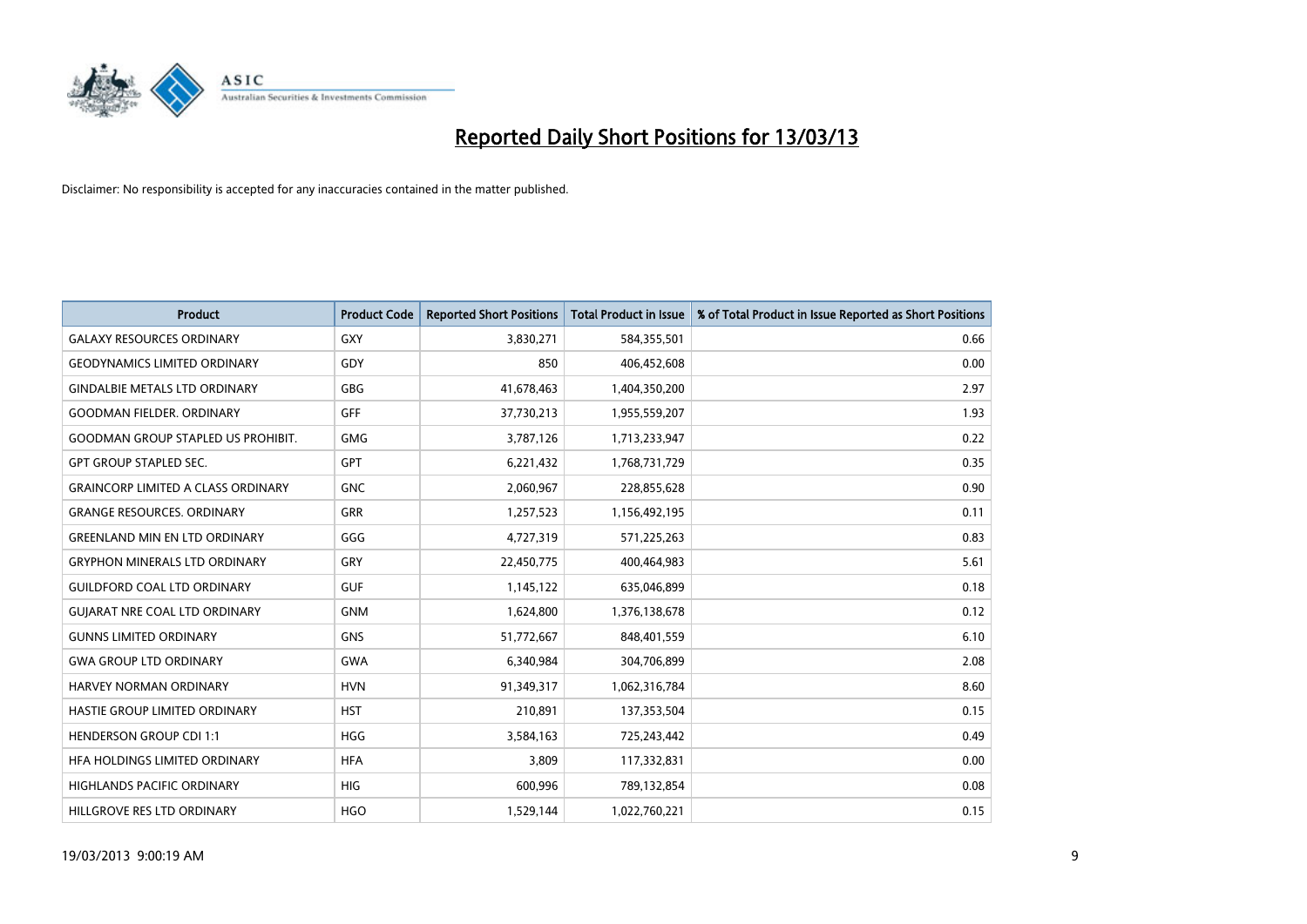

| <b>Product</b>                                | <b>Product Code</b> | <b>Reported Short Positions</b> | <b>Total Product in Issue</b> | % of Total Product in Issue Reported as Short Positions |
|-----------------------------------------------|---------------------|---------------------------------|-------------------------------|---------------------------------------------------------|
| HILLS HOLDINGS LTD ORDINARY                   | <b>HIL</b>          | 2,473,605                       | 246,500,444                   | 1.00                                                    |
| HORIZON OIL LIMITED ORDINARY                  | <b>HZN</b>          | 29,541,398                      | 1,135,266,515                 | 2.60                                                    |
| <b>ICON ENERGY LIMITED ORDINARY</b>           | <b>ICN</b>          | 1,571,199                       | 533,391,210                   | 0.29                                                    |
| <b>IINET LIMITED ORDINARY</b>                 | <b>IIN</b>          | 1,242,687                       | 161,238,847                   | 0.77                                                    |
| <b>ILUKA RESOURCES ORDINARY</b>               | ILU                 | 59,462,571                      | 418,700,517                   | 14.20                                                   |
| <b>IMDEX LIMITED ORDINARY</b>                 | <b>IMD</b>          | 1,800,194                       | 210,473,188                   | 0.86                                                    |
| IMF (AUSTRALIA) LTD ORDINARY                  | <b>IMF</b>          | 792,559                         | 123,201,716                   | 0.64                                                    |
| <b>INCITEC PIVOT ORDINARY</b>                 | IPL                 | 15,210,268                      | 1,628,730,107                 | 0.93                                                    |
| INDEPENDENCE GROUP ORDINARY                   | <b>IGO</b>          | 2,112,980                       | 232,882,535                   | 0.91                                                    |
| <b>INDOPHIL RESOURCES ORDINARY</b>            | <b>IRN</b>          | 712,003                         | 1,203,146,194                 | 0.06                                                    |
| <b>INFIGEN ENERGY STAPLED SECURITIES</b>      | <b>IFN</b>          | 3,214,675                       | 762,265,972                   | 0.42                                                    |
| <b>INSURANCE AUSTRALIA ORDINARY</b>           | IAG                 | 3,062,991                       | 2,079,034,021                 | 0.15                                                    |
| <b>INTEGRATED RESEARCH ORDINARY</b>           | IRI                 | 51,946                          | 168,359,453                   | 0.03                                                    |
| <b>INTREPID MINES ORDINARY</b>                | <b>IAU</b>          | 10,728,201                      | 555,623,798                   | 1.93                                                    |
| <b>INVESTA OFFICE FUND STAPLED SECURITIES</b> | <b>IOF</b>          | 1,852,077                       | 614,047,458                   | 0.30                                                    |
| <b>INVOCARE LIMITED ORDINARY</b>              | <b>IVC</b>          | 1,450,645                       | 110,030,298                   | 1.32                                                    |
| ION LIMITED ORDINARY                          | <b>ION</b>          | 164,453                         | 256,365,105                   | 0.06                                                    |
| <b>IOOF HOLDINGS LTD ORDINARY</b>             | IFL.                | 1,380,389                       | 232,091,225                   | 0.59                                                    |
| <b>IRESS LIMITED ORDINARY</b>                 | <b>IRE</b>          | 2,035,972                       | 128,620,231                   | 1.58                                                    |
| <b>IRON ORE HOLDINGS ORDINARY</b>             | <b>IOH</b>          | 16.649                          | 161,174,005                   | 0.01                                                    |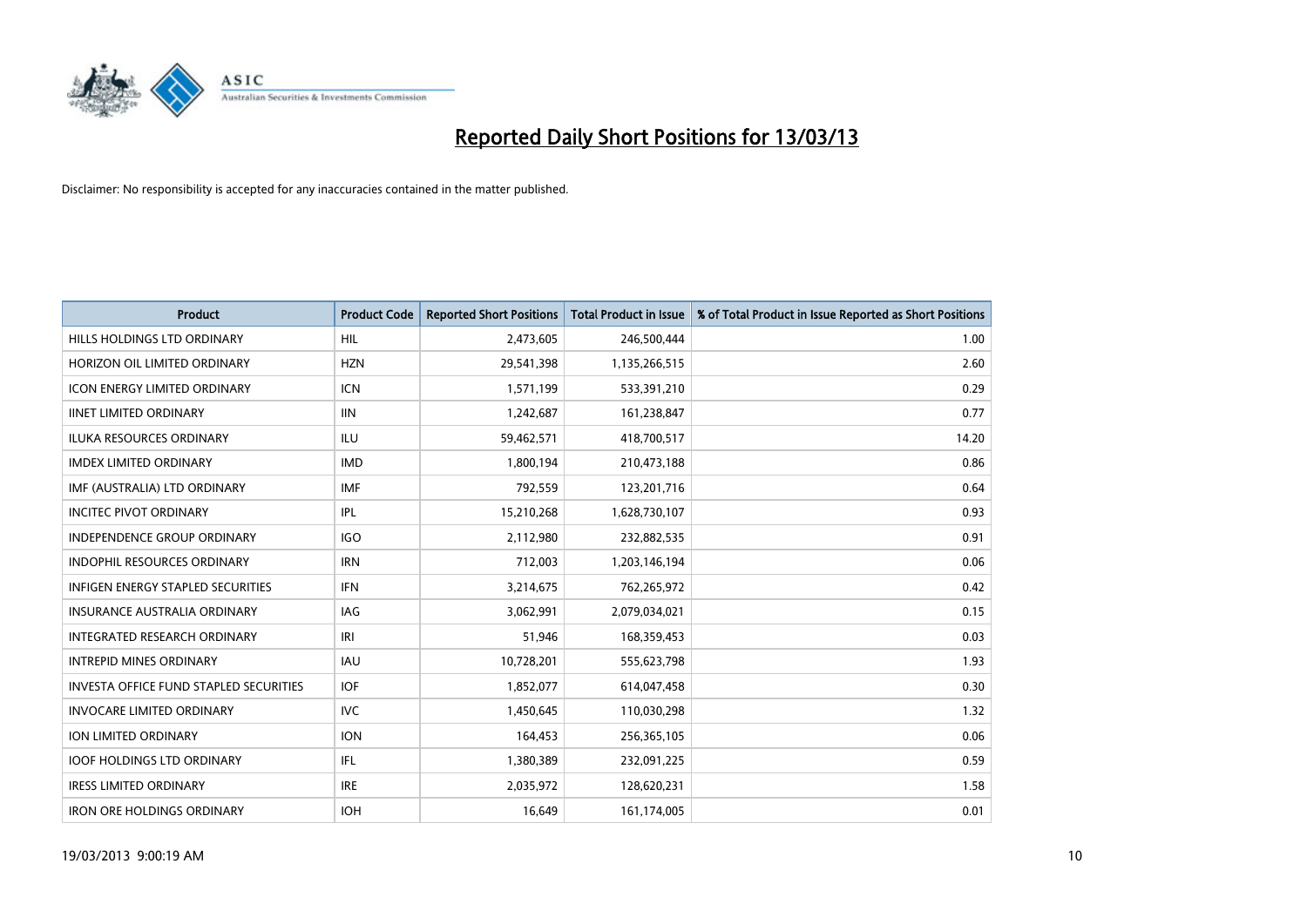

| <b>Product</b>                                  | <b>Product Code</b> | <b>Reported Short Positions</b> | <b>Total Product in Issue</b> | % of Total Product in Issue Reported as Short Positions |
|-------------------------------------------------|---------------------|---------------------------------|-------------------------------|---------------------------------------------------------|
| <b>IVANHOE AUSTRALIA ORDINARY</b>               | <b>IVA</b>          | 1,373,589                       | 724,339,661                   | 0.19                                                    |
| <b>JAMES HARDIE INDUST CHESS DEPOSITARY INT</b> | <b>IHX</b>          | 7,334,750                       | 441,229,262                   | 1.66                                                    |
| <b>IB HI-FI LIMITED ORDINARY</b>                | <b>IBH</b>          | 18,465,882                      | 98,947,309                    | 18.66                                                   |
| <b>JUMBO INTERACTIVE ORDINARY</b>               | <b>JIN</b>          | 50                              | 43,552,560                    | 0.00                                                    |
| <b>IUPITER MINES ORDINARY</b>                   | <b>IMS</b>          | 30                              | 2,281,835,383                 | 0.00                                                    |
| KAGARA LTD ORDINARY                             | KZL                 | 3,008,926                       | 798,953,117                   | 0.38                                                    |
| KAROON GAS AUSTRALIA ORDINARY                   | <b>KAR</b>          | 559.447                         | 221,420,769                   | 0.25                                                    |
| KATHMANDU HOLD LTD ORDINARY                     | <b>KMD</b>          | 17,209                          | 200,215,894                   | 0.01                                                    |
| <b>KBL MINING LIMITED ORDINARY</b>              | <b>KBL</b>          | 1,820                           | 293,535,629                   | 0.00                                                    |
| KINGSGATE CONSOLID. ORDINARY                    | <b>KCN</b>          | 13,377,696                      | 151,828,173                   | 8.81                                                    |
| KINGSROSE MINING LTD ORDINARY                   | <b>KRM</b>          | 308,667                         | 291,959,871                   | 0.11                                                    |
| LEIGHTON HOLDINGS ORDINARY                      | LEI                 | 7,708,948                       | 337,199,938                   | 2.29                                                    |
| LEND LEASE GROUP UNIT/ORD STAPLED               | LLC                 | 3,589,761                       | 574,351,883                   | 0.63                                                    |
| LEYSHON RESOURCES ORDINARY                      | <b>LRL</b>          | 994,990                         | 249,457,212                   | 0.40                                                    |
| LINC ENERGY LTD ORDINARY                        | <b>LNC</b>          | 13,500,543                      | 517,770,424                   | 2.61                                                    |
| LYCOPODIUM LIMITED ORDINARY                     | <b>LYL</b>          | 202                             | 38,855,103                    | 0.00                                                    |
| <b>LYNAS CORPORATION ORDINARY</b>               | <b>LYC</b>          | 196,461,799                     | 1,960,801,292                 | 10.02                                                   |
| M2 TELECOMMUNICATION ORDINARY                   | <b>MTU</b>          | 7,361,482                       | 158,016,251                   | 4.66                                                    |
| <b>MACA LIMITED ORDINARY</b>                    | <b>MLD</b>          | 19,794                          | 172,500,000                   | 0.01                                                    |
| <b>MACMAHON HOLDINGS ORDINARY</b>               | <b>MAH</b>          | 10,149,745                      | 1,261,699,966                 | 0.80                                                    |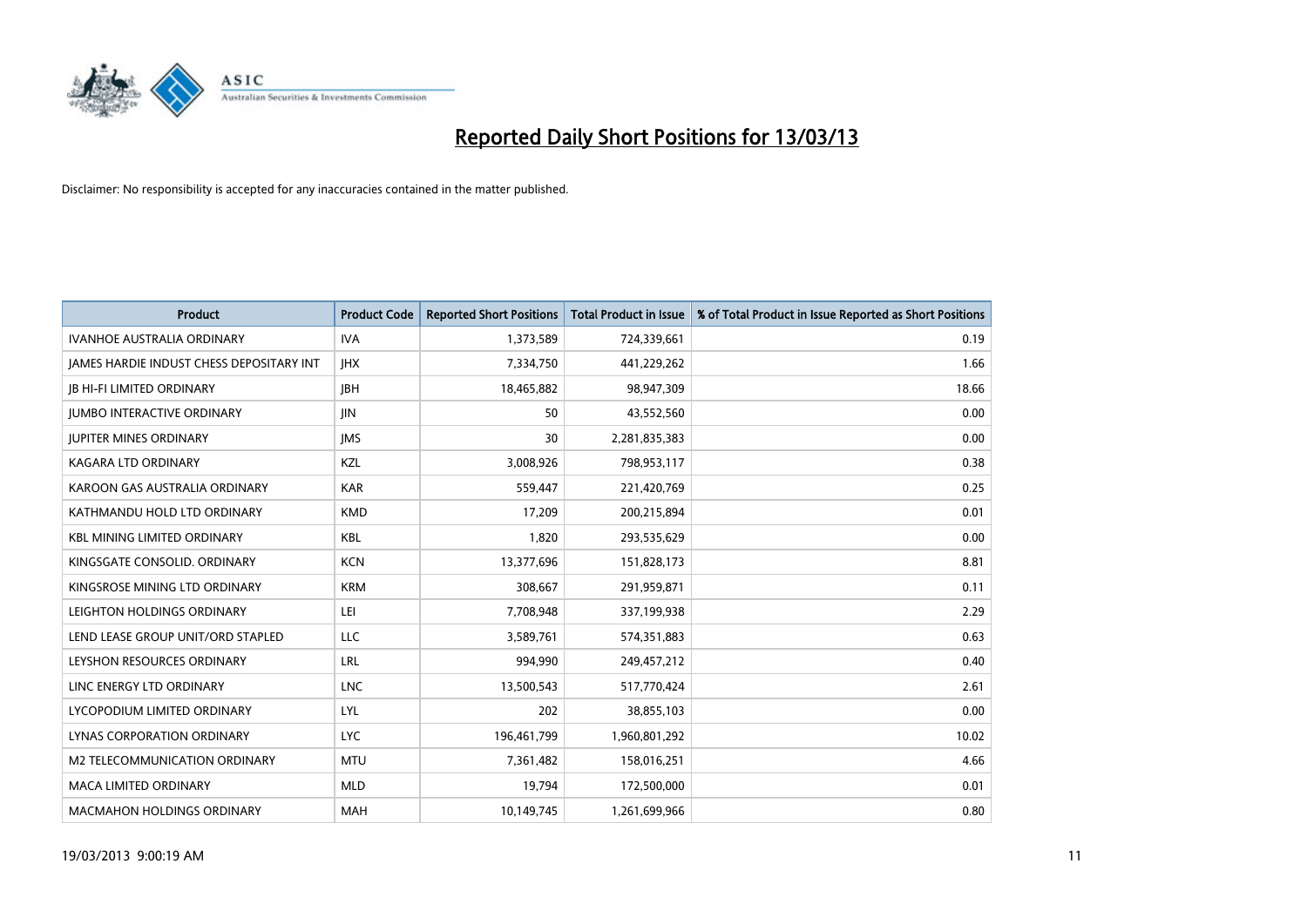

| <b>Product</b>                        | <b>Product Code</b> | <b>Reported Short Positions</b> | <b>Total Product in Issue</b> | % of Total Product in Issue Reported as Short Positions |
|---------------------------------------|---------------------|---------------------------------|-------------------------------|---------------------------------------------------------|
| MACQ ATLAS ROADS GRP ORDINARY STAPLED | <b>MOA</b>          | 16,373,891                      | 478,531,436                   | 3.42                                                    |
| MACQUARIE GROUP LTD ORDINARY          | <b>MOG</b>          | 4,412,077                       | 339,506,578                   | 1.30                                                    |
| MAGELLAN FIN GRP LTD ORDINARY         | <b>MFG</b>          | 21,790                          | 152,623,873                   | 0.01                                                    |
| <b>MATRIX C &amp; E LTD ORDINARY</b>  | <b>MCE</b>          | 3,568,123                       | 94,555,428                    | 3.77                                                    |
| <b>MAVERICK DRILLING ORDINARY</b>     | <b>MAD</b>          | 9,371,015                       | 452,726,751                   | 2.07                                                    |
| MCMILLAN SHAKESPEARE ORDINARY         | <b>MMS</b>          | 194,215                         | 74,523,965                    | 0.26                                                    |
| MEDUSA MINING LTD ORDINARY            | <b>MML</b>          | 3,183,143                       | 188,903,911                   | 1.69                                                    |
| MELBOURNE IT LIMITED ORDINARY         | <b>MLB</b>          | 492,222                         | 82,451,363                    | 0.60                                                    |
| MEO AUSTRALIA LTD ORDINARY            | <b>MEO</b>          | 432,047                         | 627,264,587                   | 0.07                                                    |
| <b>MERMAID MARINE ORDINARY</b>        | <b>MRM</b>          | 1,115,959                       | 226,667,868                   | 0.49                                                    |
| MESOBLAST LIMITED ORDINARY            | <b>MSB</b>          | 16,378,967                      | 287,840,322                   | 5.69                                                    |
| METALS X LIMITED ORDINARY             | <b>MLX</b>          | 77,960                          | 1,651,766,110                 | 0.00                                                    |
| METCASH LIMITED ORDINARY              | <b>MTS</b>          | 95,770,142                      | 880,704,786                   | 10.87                                                   |
| METMINCO LIMITED ORDINARY             | <b>MNC</b>          | 54,825                          | 1,749,543,023                 | 0.00                                                    |
| MICLYN EXP OFFSHR ORDINARY            | <b>MIO</b>          | 191,790                         | 278,639,188                   | 0.07                                                    |
| MILTON CORPORATION ORDINARY           | <b>MLT</b>          | 12,800                          | 122,147,119                   | 0.01                                                    |
| MINCOR RESOURCES NL ORDINARY          | <b>MCR</b>          | 2,403,645                       | 188,208,274                   | 1.28                                                    |
| MINERAL DEPOSITS ORDINARY             | <b>MDL</b>          | 1,210,952                       | 83,538,786                    | 1.45                                                    |
| MINERAL RESOURCES, ORDINARY           | <b>MIN</b>          | 1,042,559                       | 185,724,169                   | 0.56                                                    |
| MIRABELA NICKEL LTD ORDINARY          | <b>MBN</b>          | 13,277,830                      | 876,765,094                   | 1.51                                                    |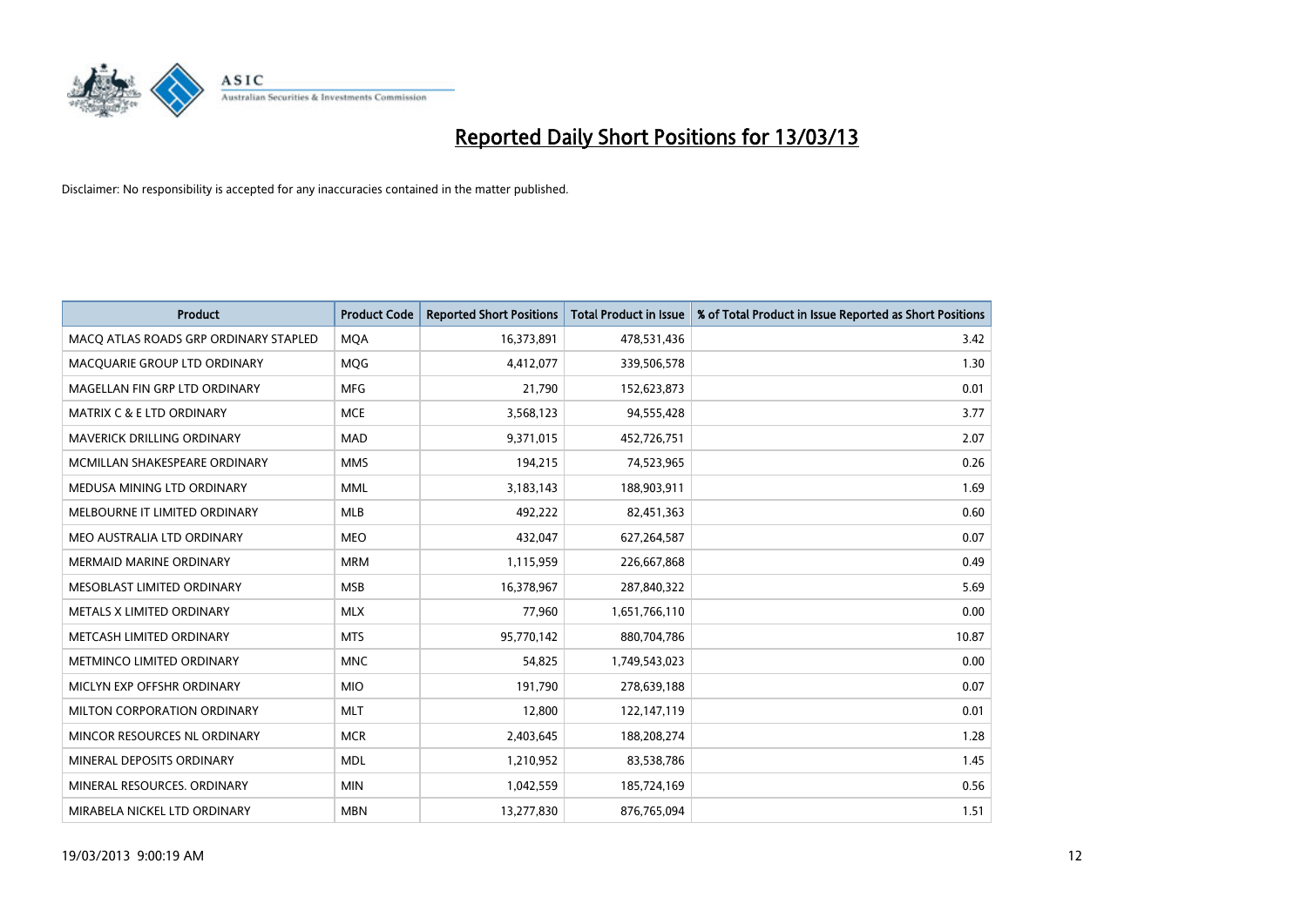

| <b>Product</b>                       | <b>Product Code</b> | <b>Reported Short Positions</b> | <b>Total Product in Issue</b> | % of Total Product in Issue Reported as Short Positions |
|--------------------------------------|---------------------|---------------------------------|-------------------------------|---------------------------------------------------------|
| MIRVAC GROUP STAPLED SECURITIES      | <b>MGR</b>          | 8,352,651                       | 3,425,587,451                 | 0.24                                                    |
| MOLOPO ENERGY LTD ORDINARY           | <b>MPO</b>          | 839,548                         | 246,371,894                   | 0.34                                                    |
| <b>MONADELPHOUS GROUP ORDINARY</b>   | <b>MND</b>          | 8,192,394                       | 90,663,543                    | 9.04                                                    |
| MORTGAGE CHOICE LTD ORDINARY         | <b>MOC</b>          | 1,495,920                       | 123,431,282                   | 1.21                                                    |
| <b>MOUNT GIBSON IRON ORDINARY</b>    | <b>MGX</b>          | 5,022,143                       | 1,090,584,232                 | 0.46                                                    |
| MULTIPLEX SITES SITES                | <b>MXUPA</b>        | 686                             | 4,500,000                     | 0.02                                                    |
| <b>MURCHISON METALS LTD ORDINARY</b> | <b>MMX</b>          | 3,811,316                       | 450,497,346                   | 0.85                                                    |
| MY NET FONE LIMITED ORDINARY         | <b>MNF</b>          | 9,532                           | 62,250,215                    | 0.02                                                    |
| MYER HOLDINGS LTD ORDINARY           | <b>MYR</b>          | 80,641,286                      | 583,384,551                   | 13.82                                                   |
| <b>MYSTATE LIMITED ORDINARY</b>      | <b>MYS</b>          | 51,517                          | 87,117,374                    | 0.06                                                    |
| NATIONAL AUST. BANK ORDINARY         | <b>NAB</b>          | 10,935,748                      | 2,342,259,881                 | 0.47                                                    |
| NAVITAS LIMITED ORDINARY             | <b>NVT</b>          | 11,865,499                      | 375,367,918                   | 3.16                                                    |
| NEON ENERGY LIMITED ORDINARY         | <b>NEN</b>          | 2,768,073                       | 549,844,091                   | 0.50                                                    |
| NEW HOPE CORPORATION ORDINARY        | <b>NHC</b>          | 2,579,215                       | 830,563,352                   | 0.31                                                    |
| NEW STANDARD ENERGY ORDINARY         | <b>NSE</b>          | 829,050                         | 305,331,847                   | 0.27                                                    |
| NEWCREST MINING ORDINARY             | <b>NCM</b>          | 4,555,943                       | 765,906,839                   | 0.59                                                    |
| NEWS CORP A NON-VOTING CDI           | <b>NWSLV</b>        | 2,162,137                       | 1,523,723,585                 | 0.14                                                    |
| NEWS CORP B VOTING CDI               | <b>NWS</b>          | 731,081                         | 798,520,953                   | 0.09                                                    |
| NEXTDC LIMITED ORDINARY              | <b>NXT</b>          | 4,609,096                       | 172,602,288                   | 2.67                                                    |
| NEXUS ENERGY LIMITED ORDINARY        | <b>NXS</b>          | 12,011,053                      | 1,329,821,159                 | 0.90                                                    |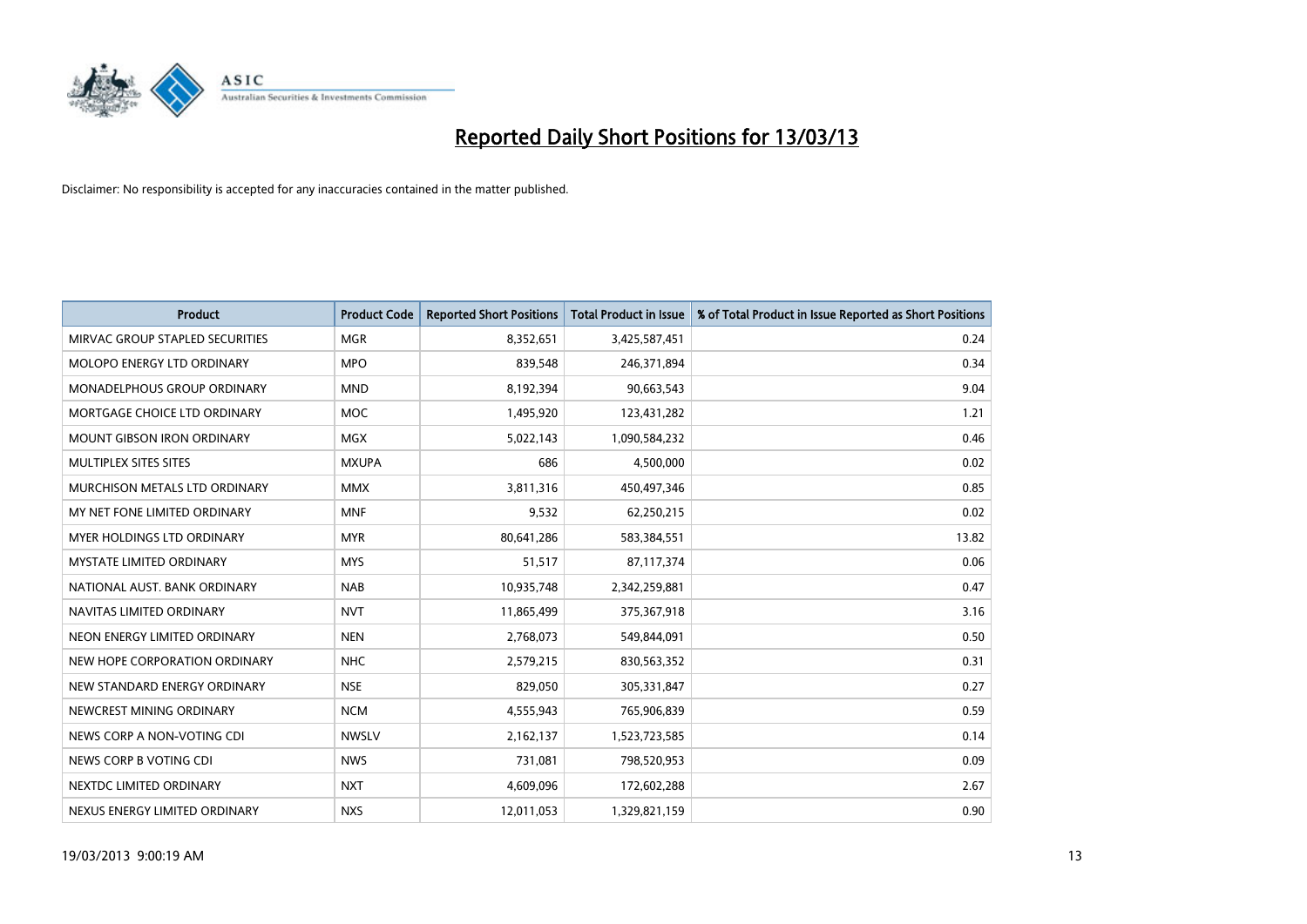

| <b>Product</b>                        | <b>Product Code</b> | <b>Reported Short Positions</b> | <b>Total Product in Issue</b> | % of Total Product in Issue Reported as Short Positions |
|---------------------------------------|---------------------|---------------------------------|-------------------------------|---------------------------------------------------------|
| NIB HOLDINGS LIMITED ORDINARY         | <b>NHF</b>          | 45,302                          | 439,004,182                   | 0.01                                                    |
| NIDO PETROLEUM ORDINARY               | <b>NDO</b>          | 105,293                         | 2,044,984,301                 | 0.01                                                    |
| NOBLE MINERAL RES ORDINARY            | <b>NMG</b>          | 2,513,173                       | 666,397,952                   | 0.38                                                    |
| NORFOLK GROUP ORDINARY                | <b>NFK</b>          | 50                              | 158,890,730                   | 0.00                                                    |
| NORTHERN IRON LTD ORDINARY            | <b>NFE</b>          | 1,910,723                       | 484,405,314                   | 0.39                                                    |
| NORTHERN STAR ORDINARY                | <b>NST</b>          | 7,578,236                       | 424,277,027                   | 1.79                                                    |
| NRW HOLDINGS LIMITED ORDINARY         | <b>NWH</b>          | 9,789,935                       | 278,888,011                   | 3.51                                                    |
| NUFARM LIMITED ORDINARY               | <b>NUF</b>          | 8,009,113                       | 262,796,891                   | 3.05                                                    |
| OAKTON LIMITED ORDINARY               | <b>OKN</b>          | 10,149                          | 90,080,581                    | 0.01                                                    |
| OCEANAGOLD CORP. CHESS DEPOSITARY INT | OGC                 | 326,427                         | 293,517,918                   | 0.11                                                    |
| OIL SEARCH LTD ORDINARY               | <b>OSH</b>          | 25,325,790                      | 1,334,756,742                 | 1.90                                                    |
| OM HOLDINGS LIMITED ORDINARY          | OMH                 | 3,969,805                       | 673,423,337                   | 0.59                                                    |
| ORICA LIMITED ORDINARY                | ORI                 | 1,472,093                       | 366,768,327                   | 0.40                                                    |
| ORIGIN ENERGY ORDINARY                | <b>ORG</b>          | 20,244,885                      | 1,094,031,475                 | 1.85                                                    |
| OROCOBRE LIMITED ORDINARY             | <b>ORE</b>          | 466,008                         | 117,745,140                   | 0.40                                                    |
| OROTONGROUP LIMITED ORDINARY          | <b>ORL</b>          | 63,489                          | 40,880,902                    | 0.16                                                    |
| ORPHEUS ENERGY LTD ORDINARY           | <b>OEG</b>          | 67,200                          | 130,475,919                   | 0.05                                                    |
| OZ MINERALS ORDINARY                  | OZL                 | 12,784,454                      | 303,470,022                   | 4.21                                                    |
| <b>PACIFIC BRANDS ORDINARY</b>        | <b>PBG</b>          | 12,782,919                      | 912,915,695                   | 1.40                                                    |
| PALADIN ENERGY LTD ORDINARY           | <b>PDN</b>          | 100.848.844                     | 836,969,286                   | 12.05                                                   |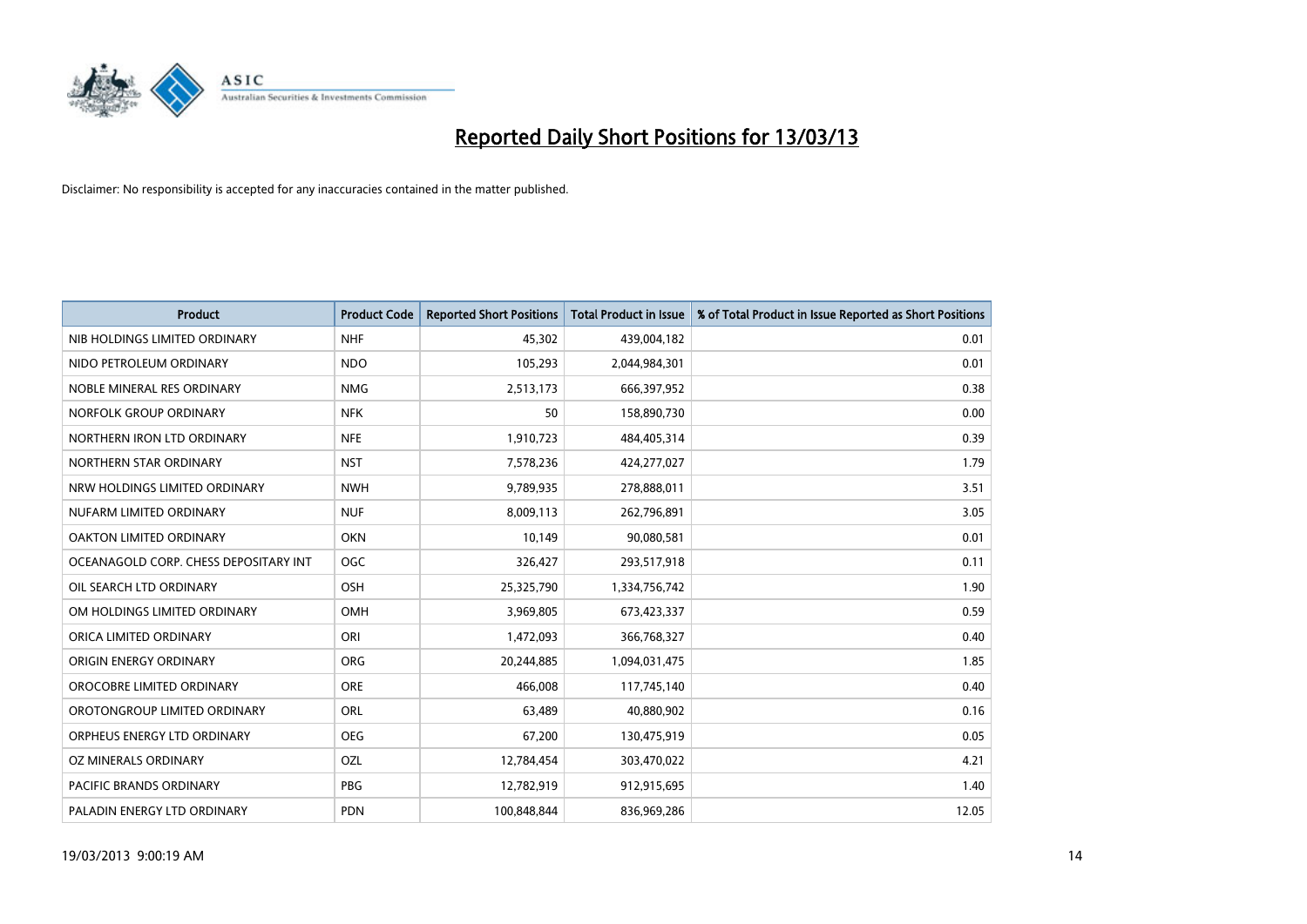

| <b>Product</b>               | <b>Product Code</b> | <b>Reported Short Positions</b> | <b>Total Product in Issue</b> | % of Total Product in Issue Reported as Short Positions |
|------------------------------|---------------------|---------------------------------|-------------------------------|---------------------------------------------------------|
| PANAUST LIMITED ORDINARY     | <b>PNA</b>          | 2,398,910                       | 614,407,069                   | 0.39                                                    |
| PANCONTINENTAL OIL ORDINARY  | <b>PCL</b>          | 1,142,277                       | 1,150,994,096                 | 0.10                                                    |
| PANORAMIC RESOURCES ORDINARY | PAN                 | 1,331,233                       | 256,058,555                   | 0.52                                                    |
| PAPERLINX LIMITED ORDINARY   | <b>PPX</b>          | 131,322                         | 609,280,761                   | 0.02                                                    |
| PAPILLON RES LTD ORDINARY    | <b>PIR</b>          | 1,632,223                       | 297,028,210                   | 0.55                                                    |
| PATTIES FOODS LTD ORDINARY   | PFL                 | 4,035                           | 139,065,639                   | 0.00                                                    |
| PEET LIMITED ORDINARY        | <b>PPC</b>          | 3,291,987                       | 321,013,141                   | 1.03                                                    |
| PERILYA LIMITED ORDINARY     | PEM                 | 409                             | 769,316,426                   | 0.00                                                    |
| PERPETUAL LIMITED ORDINARY   | <b>PPT</b>          | 2,097,900                       | 41,980,678                    | 5.00                                                    |
| PERSEUS MINING LTD ORDINARY  | PRU                 | 26,830,194                      | 457,962,088                   | 5.86                                                    |
| PHARMAXIS LTD ORDINARY       | <b>PXS</b>          | 12,151,398                      | 308,543,389                   | 3.94                                                    |
| PHOSPHAGENICS LTD. ORDINARY  | <b>POH</b>          | 1,635,000                       | 1,020,215,957                 | 0.16                                                    |
| PLATINUM ASSET ORDINARY      | <b>PTM</b>          | 8,237,303                       | 561,347,878                   | 1.47                                                    |
| PLATINUM AUSTRALIA ORDINARY  | <b>PLA</b>          | 836,127                         | 504,968,043                   | 0.17                                                    |
| PMI GOLD CORP CDI 1:1        | <b>PVM</b>          | 136,740                         | 138,592,220                   | 0.10                                                    |
| PMP LIMITED ORDINARY         | <b>PMP</b>          | 178,840                         | 323,781,124                   | 0.06                                                    |
| PRIMA BIOMED LTD ORDINARY    | PRR                 | 424,493                         | 1,066,063,388                 | 0.04                                                    |
| PRIMARY HEALTH CARE ORDINARY | <b>PRY</b>          | 14,590,772                      | 502,983,554                   | 2.90                                                    |
| PROGRAMMED ORDINARY          | <b>PRG</b>          | 286,833                         | 118,177,001                   | 0.24                                                    |
| PURA VIDA ENERGY NL ORDINARY | <b>PVD</b>          | 157,040                         | 59,983,514                    | 0.26                                                    |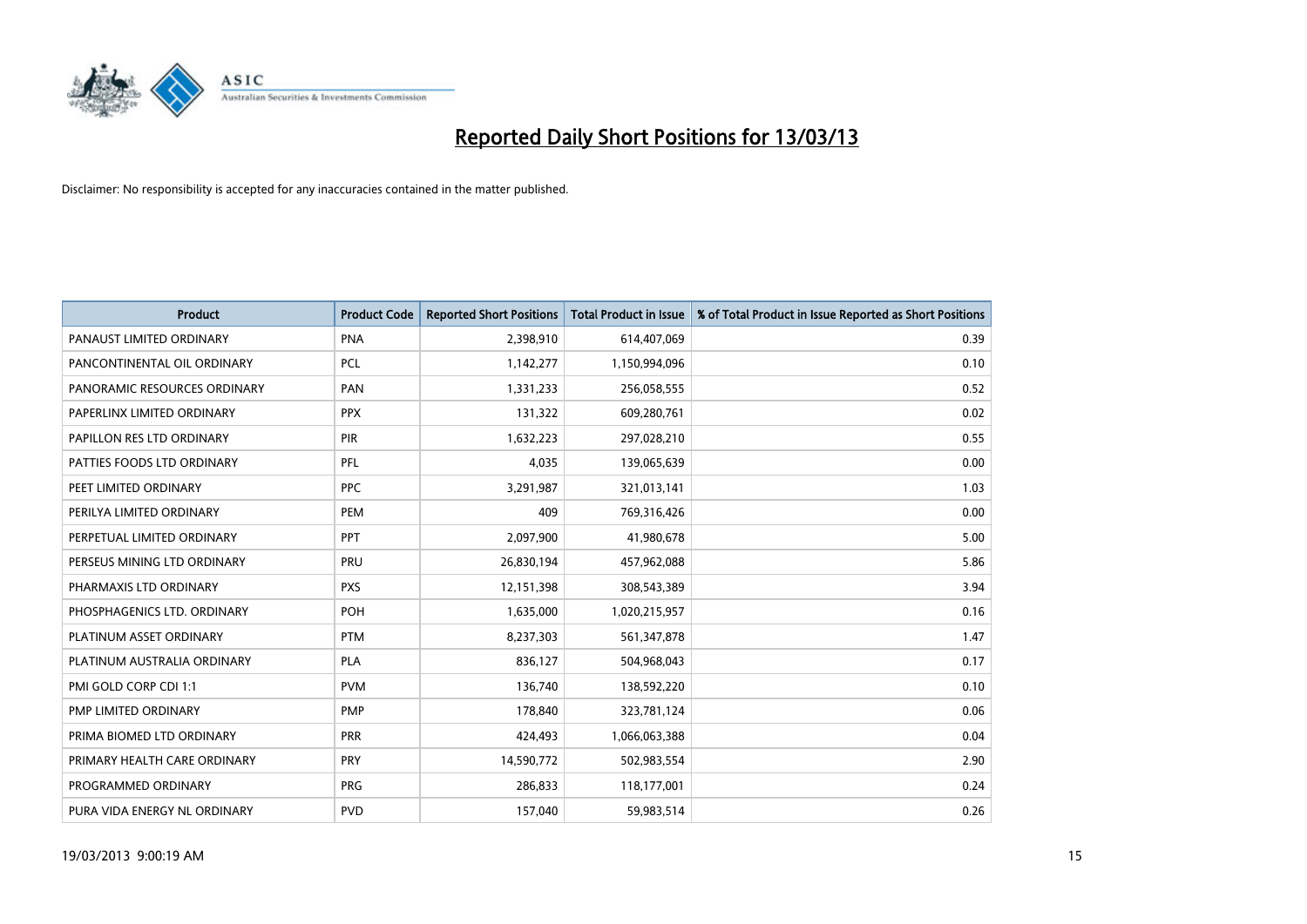

| <b>Product</b>                      | <b>Product Code</b> | <b>Reported Short Positions</b> | <b>Total Product in Issue</b> | % of Total Product in Issue Reported as Short Positions |
|-------------------------------------|---------------------|---------------------------------|-------------------------------|---------------------------------------------------------|
| <b>QANTAS AIRWAYS ORDINARY</b>      | QAN                 | 21,593,018                      | 2,248,150,128                 | 0.96                                                    |
| OBE INSURANCE GROUP ORDINARY        | <b>OBE</b>          | 49,855,815                      | 1,196,747,582                 | 4.17                                                    |
| ORXPHARMA LTD ORDINARY              | <b>QRX</b>          | 130,762                         | 144,644,706                   | 0.09                                                    |
| <b>OUBE HOLDINGS LTD ORDINARY</b>   | <b>OUB</b>          | 12,983,728                      | 926,489,845                   | 1.40                                                    |
| RAMELIUS RESOURCES ORDINARY         | <b>RMS</b>          | 6,094,645                       | 337,296,949                   | 1.81                                                    |
| RAMSAY HEALTH CARE ORDINARY         | <b>RHC</b>          | 2,255,834                       | 202,081,252                   | 1.12                                                    |
| <b>RCR TOMLINSON ORDINARY</b>       | <b>RCR</b>          | 36.000                          | 132,431,265                   | 0.03                                                    |
| <b>REA GROUP ORDINARY</b>           | <b>REA</b>          | 10,510                          | 131,714,699                   | 0.01                                                    |
| <b>RECKON LIMITED ORDINARY</b>      | <b>RKN</b>          | 452,270                         | 129,488,015                   | 0.35                                                    |
| RED 5 LIMITED ORDINARY              | <b>RED</b>          | 439,252                         | 135,488,008                   | 0.32                                                    |
| RED FORK ENERGY ORDINARY            | <b>RFE</b>          | 3,827,688                       | 384,951,719                   | 0.99                                                    |
| REDBANK ENERGY LTD ORDINARY         | AEJ                 | 13                              | 786,287                       | 0.00                                                    |
| REDFLEX HOLDINGS ORDINARY           | <b>RDF</b>          |                                 | 110,762,310                   | 0.00                                                    |
| REECE AUSTRALIA LTD. ORDINARY       | <b>REH</b>          | 579                             | 99,600,000                    | 0.00                                                    |
| <b>REGIS RESOURCES ORDINARY</b>     | <b>RRL</b>          | 7,856,080                       | 474,075,396                   | 1.66                                                    |
| RESMED INC CDI 10:1                 | <b>RMD</b>          | 16,169,153                      | 1,556,242,300                 | 1.04                                                    |
| RESOLUTE MINING ORDINARY            | <b>RSG</b>          | 2,751,710                       | 643,094,224                   | 0.43                                                    |
| <b>RESOURCE GENERATION ORDINARY</b> | <b>RES</b>          | 73                              | 263,345,652                   | 0.00                                                    |
| <b>RETAIL FOOD GROUP ORDINARY</b>   | <b>RFG</b>          | 123,131                         | 130,087,856                   | 0.09                                                    |
| REVERSE CORP LIMITED ORDINARY       | <b>REF</b>          | 100                             | 92,382,175                    | 0.00                                                    |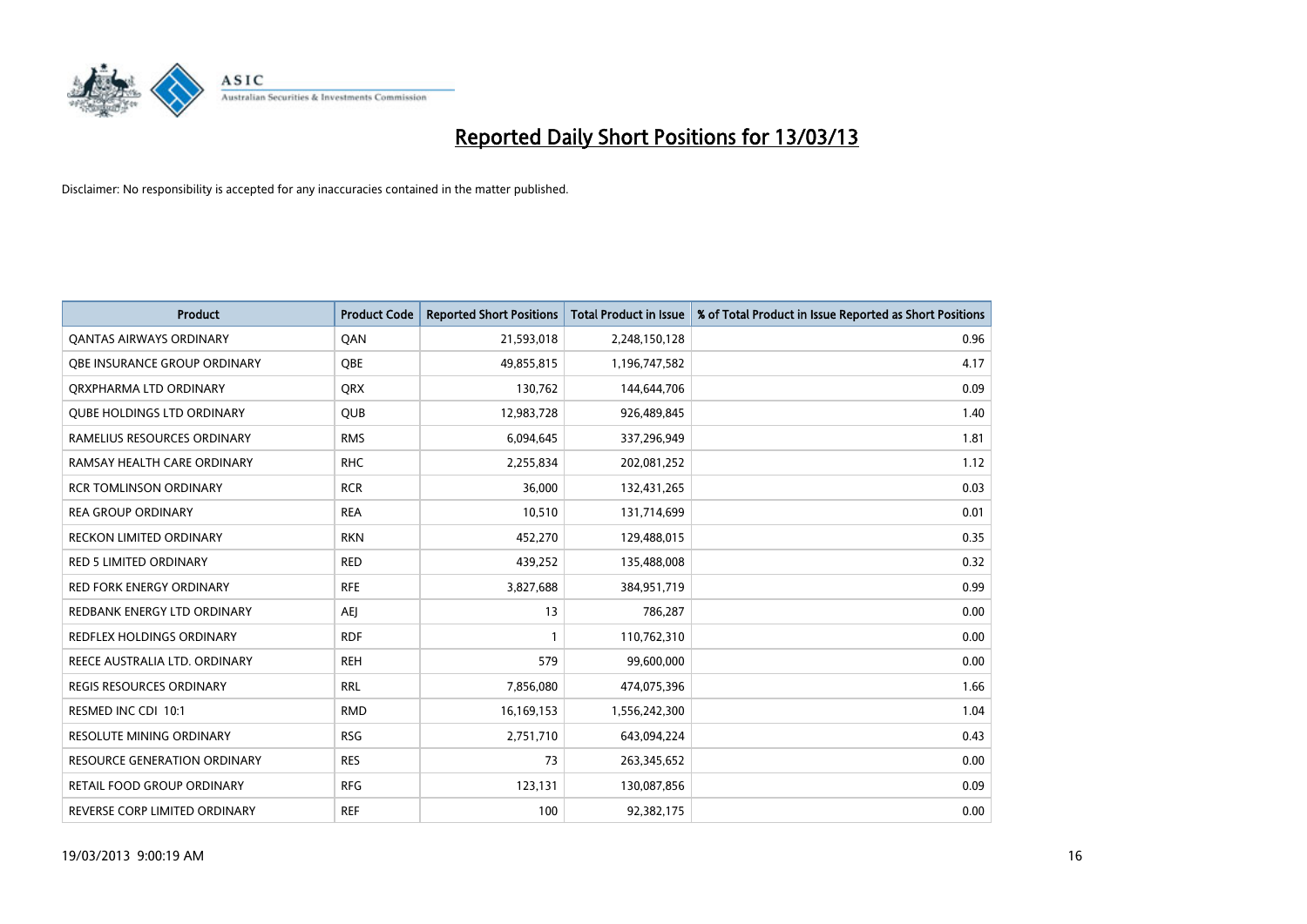

| <b>Product</b>                               | <b>Product Code</b> | <b>Reported Short Positions</b> | <b>Total Product in Issue</b> | % of Total Product in Issue Reported as Short Positions |
|----------------------------------------------|---------------------|---------------------------------|-------------------------------|---------------------------------------------------------|
| REX MINERALS LIMITED ORDINARY                | <b>RXM</b>          | 2,757,961                       | 188,907,284                   | 1.46                                                    |
| <b>RHG LIMITED ORDINARY</b>                  | <b>RHG</b>          | 32,753                          | 308,483,177                   | 0.01                                                    |
| <b>RIALTO ENERGY ORDINARY</b>                | <b>RIA</b>          | 247,533                         | 672,259,992                   | 0.04                                                    |
| RIDLEY CORPORATION ORDINARY                  | <b>RIC</b>          | 336,277                         | 307,817,071                   | 0.11                                                    |
| RIO TINTO LIMITED ORDINARY                   | <b>RIO</b>          | 8,432,607                       | 435,758,720                   | 1.94                                                    |
| ROC OIL COMPANY ORDINARY                     | <b>ROC</b>          | 1,811,097                       | 683,235,552                   | 0.27                                                    |
| <b>RURALCO HOLDINGS ORDINARY</b>             | <b>RHL</b>          | 12,000                          | 55,019,284                    | 0.02                                                    |
| SAI GLOBAL LIMITED ORDINARY                  | SAI                 | 7,511,503                       | 207,018,029                   | 3.63                                                    |
| SALMAT LIMITED ORDINARY                      | <b>SLM</b>          | 26,945                          | 159,812,799                   | 0.02                                                    |
| SAMSON OIL & GAS LTD ORDINARY                | <b>SSN</b>          | 6,671,388                       | 1,985,896,471                 | 0.34                                                    |
| SANDFIRE RESOURCES ORDINARY                  | <b>SFR</b>          | 3,612,657                       | 153,590,968                   | 2.35                                                    |
| <b>SANTOS LTD ORDINARY</b>                   | <b>STO</b>          | 2,919,238                       | 958,979,906                   | 0.30                                                    |
| SARACEN MINERAL ORDINARY                     | SAR                 | 13,435,615                      | 595,263,186                   | 2.26                                                    |
| <b>SCA PROPERTY GROUP STAPLED SECURITIES</b> | <b>SCP</b>          | 26,044,886                      | 585,455,114                   | 4.45                                                    |
| SEDGMAN LIMITED ORDINARY                     | <b>SDM</b>          | 198,527                         | 217,623,797                   | 0.09                                                    |
| SEEK LIMITED ORDINARY                        | <b>SEK</b>          | 16,946,340                      | 337,101,307                   | 5.03                                                    |
| SENEX ENERGY LIMITED ORDINARY                | <b>SXY</b>          | 2,813,749                       | 1,140,804,837                 | 0.25                                                    |
| SERVCORP LIMITED ORDINARY                    | SRV                 | 16,466                          | 98,432,275                    | 0.02                                                    |
| SERVICE STREAM ORDINARY                      | <b>SSM</b>          | 100                             | 283,418,867                   | 0.00                                                    |
| SEVEN GROUP HOLDINGS ORDINARY                | <b>SVW</b>          | 2,131,020                       | 307,410,281                   | 0.69                                                    |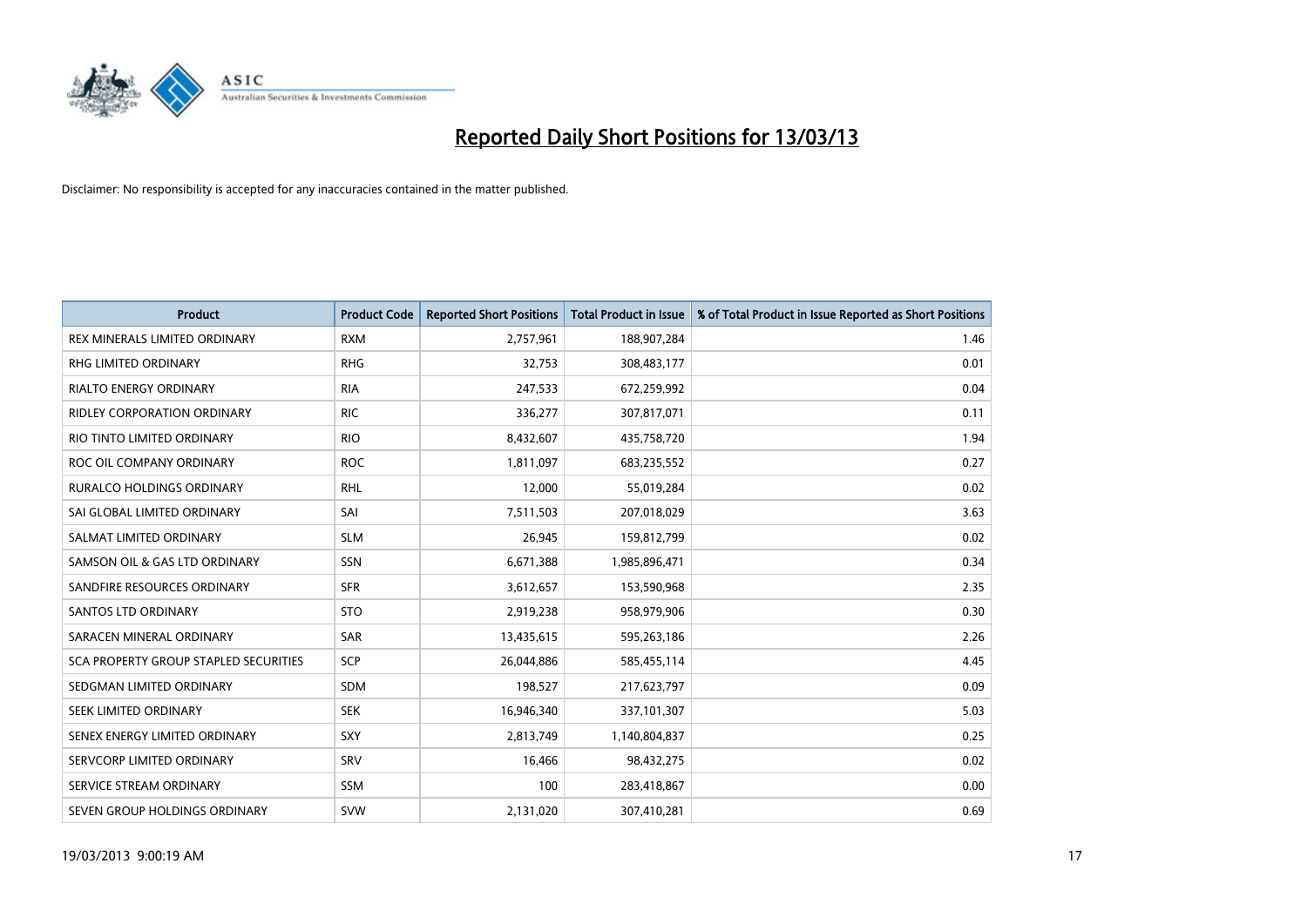

| <b>Product</b>                           | <b>Product Code</b> | <b>Reported Short Positions</b> | <b>Total Product in Issue</b> | % of Total Product in Issue Reported as Short Positions |
|------------------------------------------|---------------------|---------------------------------|-------------------------------|---------------------------------------------------------|
| SEVEN WEST MEDIA LTD ORDINARY            | <b>SWM</b>          | 17,102,099                      | 999,160,872                   | 1.71                                                    |
| SIERRA MINING ORDINARY                   | <b>SRM</b>          | 1,000                           | 232,854,663                   | 0.00                                                    |
| SIGMA PHARMACEUTICAL ORDINARY            | <b>SIP</b>          | 3,830,561                       | 1,162,669,614                 | 0.33                                                    |
| SILEX SYSTEMS ORDINARY                   | <b>SLX</b>          | 1,431,227                       | 170,232,464                   | 0.84                                                    |
| SILVER CHEF LIMITED ORDINARY             | SIV                 | 54,881                          | 27,222,919                    | 0.20                                                    |
| SILVER LAKE RESOURCE ORDINARY            | <b>SLR</b>          | 3,022,499                       | 379,048,750                   | 0.80                                                    |
| SIMS METAL MGMT LTD ORDINARY             | <b>SGM</b>          | 11,995,789                      | 204,309,387                   | 5.87                                                    |
| SINGAPORE TELECOMM. CHESS DEPOSITARY INT | <b>SGT</b>          | 4,258,149                       | 194,899,894                   | 2.18                                                    |
| SIRIUS RESOURCES NL ORDINARY             | <b>SIR</b>          | 36,791                          | 224,484,586                   | 0.02                                                    |
| SIRTEX MEDICAL ORDINARY                  | <b>SRX</b>          | 516,674                         | 55,768,136                    | 0.93                                                    |
| SKILLED GROUP LTD ORDINARY               | <b>SKE</b>          | 4,222,557                       | 233,487,276                   | 1.81                                                    |
| <b>SKY NETWORK ORDINARY</b>              | <b>SKT</b>          | 199,787                         | 389,139,785                   | 0.05                                                    |
| <b>SLATER &amp; GORDON ORDINARY</b>      | <b>SGH</b>          | 29,767                          | 170,537,215                   | 0.02                                                    |
| SMS MANAGEMENT, ORDINARY                 | <b>SMX</b>          | 3,123,472                       | 69,378,477                    | 4.50                                                    |
| SONIC HEALTHCARE ORDINARY                | <b>SHL</b>          | 7,982,090                       | 396,154,681                   | 2.01                                                    |
| SP AUSNET STAPLED SECURITIES             | <b>SPN</b>          | 18,738,789                      | 3,367,543,113                 | 0.56                                                    |
| SPARK INFRASTRUCTURE STAPLED NOTE & UNIT | SKI                 | 35,356,052                      | 1,326,734,264                 | 2.66                                                    |
| SPDR 200 FUND ETF UNITS                  | <b>STW</b>          | 30,478                          | 46,451,346                    | 0.07                                                    |
| ST BARBARA LIMITED ORDINARY              | <b>SBM</b>          | 5,071,180                       | 488,074,077                   | 1.04                                                    |
| STANMORE COAL LTD ORDINARY               | <b>SMR</b>          | 32,870                          | 207,827,090                   | 0.02                                                    |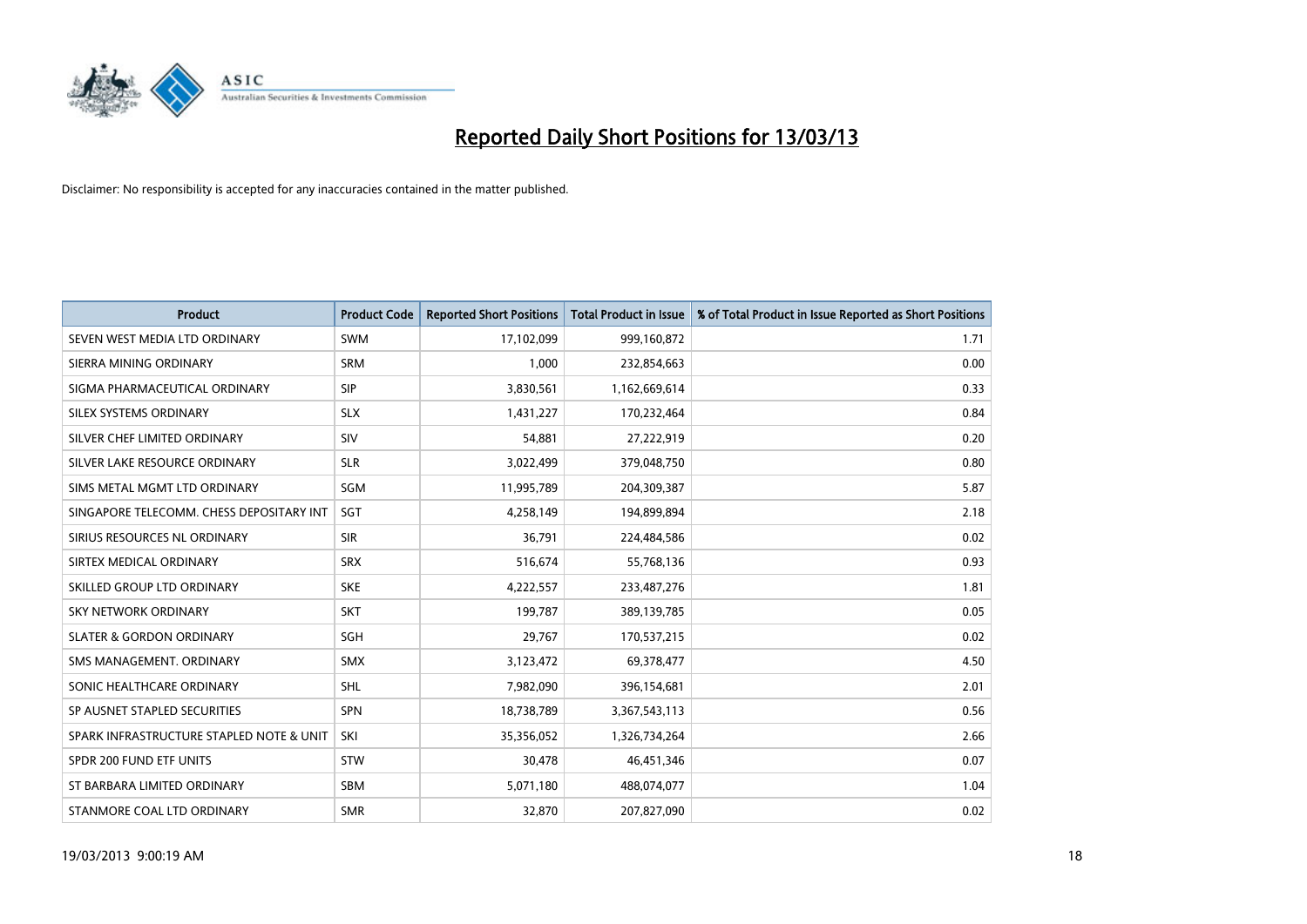

| <b>Product</b>                       | <b>Product Code</b> | <b>Reported Short Positions</b> | <b>Total Product in Issue</b> | % of Total Product in Issue Reported as Short Positions |
|--------------------------------------|---------------------|---------------------------------|-------------------------------|---------------------------------------------------------|
| STARPHARMA HOLDINGS ORDINARY         | SPL                 | 7,620,133                       | 283,665,948                   | 2.69                                                    |
| STHN CROSS MEDIA ORDINARY            | <b>SXL</b>          | 11,548,755                      | 704,858,524                   | 1.64                                                    |
| STOCKLAND UNITS/ORD STAPLED          | SGP                 | 25,037,684                      | 2,202,657,963                 | 1.14                                                    |
| STRAITS RES LTD. ORDINARY            | SRQ                 | 92,625                          | 1,164,150,159                 | 0.01                                                    |
| SUNCORP GROUP LTD ORDINARY           | <b>SUN</b>          | 5,681,066                       | 1,286,600,980                 | 0.44                                                    |
| SUNDANCE ENERGY ORDINARY             | <b>SEA</b>          | 2,760,692                       | 278,765,141                   | 0.99                                                    |
| SUNDANCE RESOURCES ORDINARY          | <b>SDL</b>          | 4,615,675                       | 3,072,110,985                 | 0.15                                                    |
| SUNLAND GROUP LTD ORDINARY           | <b>SDG</b>          | 47,391                          | 189,417,674                   | 0.03                                                    |
| SUPER RET REP LTD ORDINARY           | <b>SUL</b>          | 645,998                         | 196,432,811                   | 0.33                                                    |
| SYD AIRPORT STAPLED US PROHIBIT.     | <b>SYD</b>          | 9,665,045                       | 1,861,210,782                 | 0.52                                                    |
| SYRAH RESOURCES ORDINARY             | <b>SYR</b>          | 213,133                         | 136,410,422                   | 0.16                                                    |
| <b>TABCORP HOLDINGS LTD ORDINARY</b> | <b>TAH</b>          | 14,524,380                      | 734,015,737                   | 1.98                                                    |
| TALON PETROLEUM LTD ORDINARY         | <b>TPD</b>          | 37,392                          | 98,135,939                    | 0.04                                                    |
| <b>TANAMI GOLD NL ORDINARY</b>       | <b>TAM</b>          | 1,050,660                       | 261,132,677                   | 0.40                                                    |
| TAP OIL LIMITED ORDINARY             | <b>TAP</b>          | 346,774                         | 241,608,606                   | 0.14                                                    |
| TASSAL GROUP LIMITED ORDINARY        | <b>TGR</b>          | 63,866                          | 146,304,404                   | 0.04                                                    |
| TATTS GROUP LTD ORDINARY             | <b>TTS</b>          | 6,673,276                       | 1,388,328,378                 | 0.48                                                    |
| TECHNOLOGY ONE ORDINARY              | <b>TNE</b>          | 1,191                           | 306,620,955                   | 0.00                                                    |
| <b>TELECOM CORPORATION ORDINARY</b>  | <b>TEL</b>          | 8,343,781                       | 1,816,996,462                 | 0.46                                                    |
| TELSTRA CORPORATION. ORDINARY        | <b>TLS</b>          | 24,167,499                      | 12,443,074,357                | 0.19                                                    |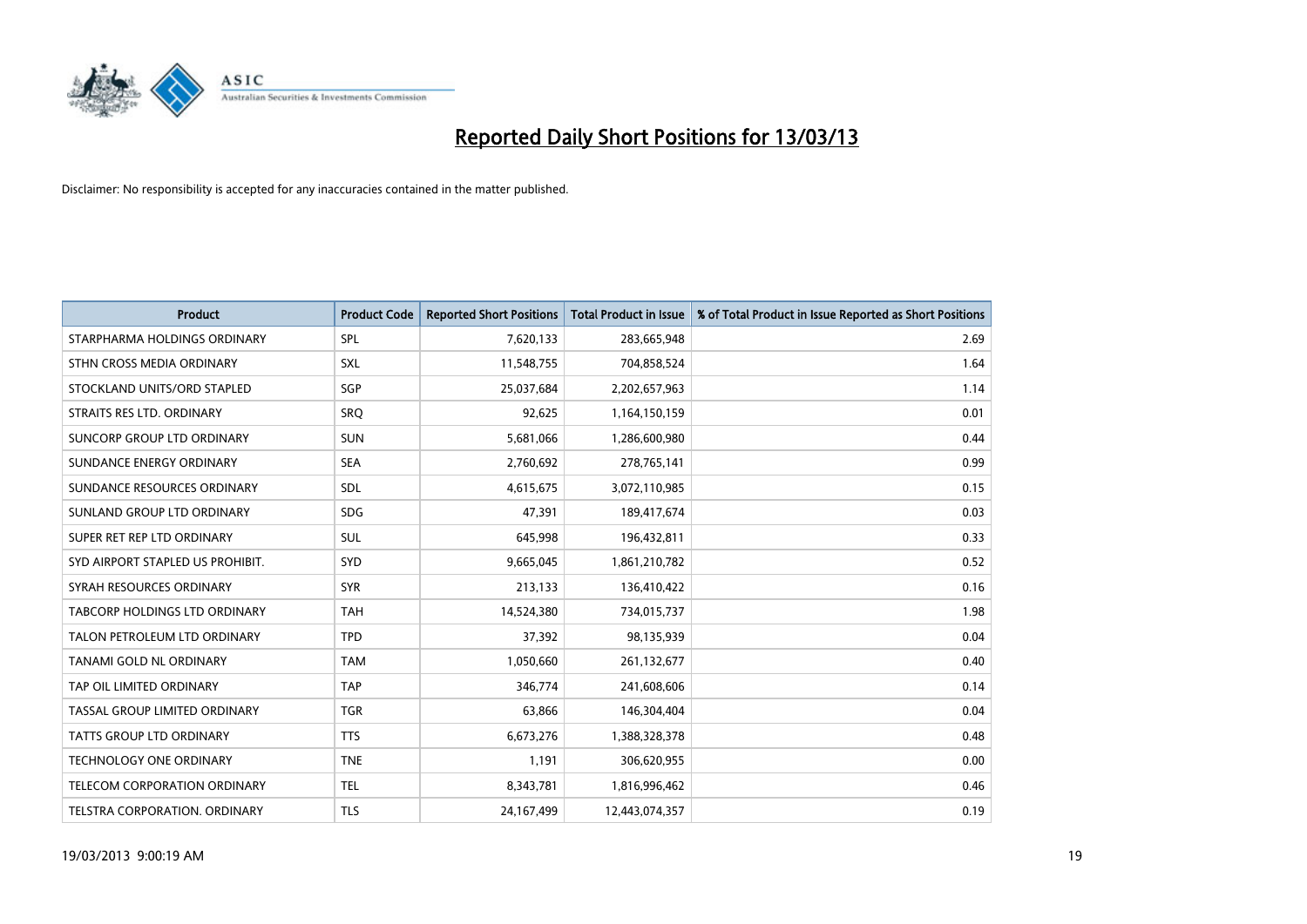

| <b>Product</b>                       | <b>Product Code</b> | <b>Reported Short Positions</b> | <b>Total Product in Issue</b> | % of Total Product in Issue Reported as Short Positions |
|--------------------------------------|---------------------|---------------------------------|-------------------------------|---------------------------------------------------------|
| TEN NETWORK HOLDINGS ORDINARY        | <b>TEN</b>          | 93,721,106                      | 2,586,970,845                 | 3.62                                                    |
| TERANGA GOLD CORP CDI 1:1            | <b>TGZ</b>          | 91,756                          | 173, 176, 323                 | 0.05                                                    |
| THE REJECT SHOP ORDINARY             | <b>TRS</b>          | 2,284,414                       | 26,092,220                    | 8.76                                                    |
| THORN GROUP LIMITED ORDINARY         | <b>TGA</b>          | 32,436                          | 147,584,880                   | 0.02                                                    |
| <b>TIGER RESOURCES ORDINARY</b>      | <b>TGS</b>          | 1,864,415                       | 673,470,269                   | 0.28                                                    |
| TOLL HOLDINGS LTD ORDINARY           | <b>TOL</b>          | 32,541,678                      | 717,133,875                   | 4.54                                                    |
| TOX FREE SOLUTIONS ORDINARY          | <b>TOX</b>          | 1,092,815                       | 115,999,858                   | 0.94                                                    |
| TPG TELECOM LIMITED ORDINARY         | <b>TPM</b>          | 1,236,169                       | 793,808,141                   | 0.16                                                    |
| <b>TRADE ME GROUP ORDINARY</b>       | <b>TME</b>          | 1,323,015                       | 396,017,568                   | 0.33                                                    |
| <b>TRANSFIELD SERVICES ORDINARY</b>  | <b>TSE</b>          | 12,262,069                      | 512,457,716                   | 2.39                                                    |
| TRANSPACIFIC INDUST. ORDINARY        | <b>TPI</b>          | 5,141,427                       | 1,578,563,490                 | 0.33                                                    |
| TRANSURBAN GROUP TRIPLE STAPLED SEC. | <b>TCL</b>          | 7,628,787                       | 1,481,594,818                 | 0.51                                                    |
| TREASURY WINE ESTATE ORDINARY        | <b>TWE</b>          | 20,638,845                      | 647, 227, 144                 | 3.19                                                    |
| TROY RESOURCES LTD ORDINARY          | <b>TRY</b>          | 115,265                         | 91,318,649                    | 0.13                                                    |
| <b>UGL LIMITED ORDINARY</b>          | UGL                 | 8,464,417                       | 166,511,240                   | 5.08                                                    |
| UNILIFE CORPORATION CDI 6:1          | <b>UNS</b>          | 1,271                           | 247,822,566                   | 0.00                                                    |
| UXC LIMITED ORDINARY                 | <b>UXC</b>          | 56,862                          | 308,214,493                   | 0.02                                                    |
| <b>VENTURE MINERALS ORDINARY</b>     | <b>VMS</b>          | 227,760                         | 287,320,170                   | 0.08                                                    |
| <b>VILLAGE ROADSHOW LTD ORDINARY</b> | <b>VRL</b>          | 3,061                           | 159,467,366                   | 0.00                                                    |
| VIRGIN AUS HLDG LTD ORDINARY         | VAH                 | 73,727,543                      | 2,455,775,111                 | 3.00                                                    |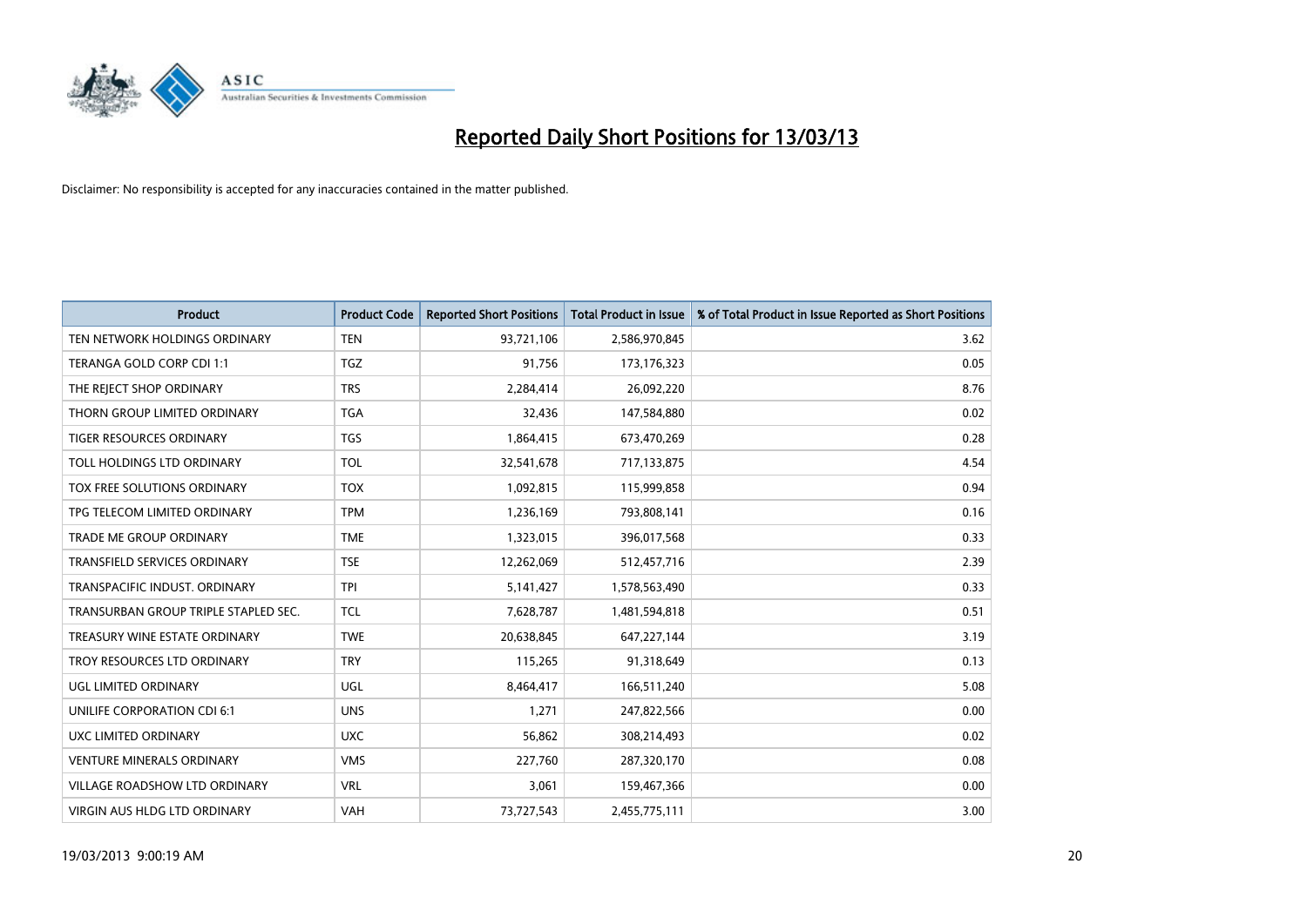

| <b>Product</b>                         | <b>Product Code</b> | <b>Reported Short Positions</b> | <b>Total Product in Issue</b> | % of Total Product in Issue Reported as Short Positions |
|----------------------------------------|---------------------|---------------------------------|-------------------------------|---------------------------------------------------------|
| <b>VNGD AUS SHARES ETF UNITS</b>       | <b>VAS</b>          | 771                             | 5,807,438                     | 0.01                                                    |
| <b>VOCUS COMMS LTD ORDINARY</b>        | <b>VOC</b>          | 112,671                         | 77,984,492                    | 0.14                                                    |
| WATPAC LIMITED ORDINARY                | <b>WTP</b>          | 544,002                         | 184,332,526                   | 0.30                                                    |
| <b>WDS LIMITED ORDINARY</b>            | <b>WDS</b>          | 7                               | 144,740,614                   | 0.00                                                    |
| WEBIET LIMITED ORDINARY                | <b>WEB</b>          | 104,002                         | 79,397,959                    | 0.13                                                    |
| WESFARMERS LIMITED ORDINARY            | <b>WES</b>          | 27,129,214                      | 1,006,657,195                 | 2.69                                                    |
| WESFARMERS LIMITED PARTIALLY PROTECTED | <b>WESN</b>         | 30,800                          | 150,536,403                   | 0.02                                                    |
| <b>WESTERN AREAS LTD ORDINARY</b>      | <b>WSA</b>          | 13,299,193                      | 196,843,803                   | 6.76                                                    |
| WESTERN DESERT RES. ORDINARY           | <b>WDR</b>          | 853,805                         | 360,853,631                   | 0.24                                                    |
| WESTFIELD GROUP ORD/UNIT STAPLED SEC   | <b>WDC</b>          | 12,985,876                      | 2,228,027,781                 | 0.58                                                    |
| WESTFIELD RETAIL TST UNIT STAPLED      | <b>WRT</b>          | 4,752,859                       | 3,054,166,195                 | 0.16                                                    |
| WESTPAC BANKING CORP ORDINARY          | <b>WBC</b>          | 21,890,185                      | 3,103,729,084                 | 0.71                                                    |
| WHITE ENERGY COMPANY ORDINARY          | <b>WEC</b>          | 200,980                         | 322,974,494                   | 0.06                                                    |
| <b>WHITEHAVEN COAL ORDINARY</b>        | <b>WHC</b>          | 57,290,073                      | 1,025,635,023                 | 5.59                                                    |
| WHK GROUP LIMITED ORDINARY             | <b>WHG</b>          | 2.874                           | 265,200,652                   | 0.00                                                    |
| WOODSIDE PETROLEUM ORDINARY            | <b>WPL</b>          | 1,634,995                       | 823,910,657                   | 0.20                                                    |
| WOOLWORTHS LIMITED ORDINARY            | <b>WOW</b>          | 6,095,584                       | 1,242,819,421                 | 0.49                                                    |
| <b>WORLEYPARSONS LTD ORDINARY</b>      | <b>WOR</b>          | 3,991,988                       | 243,091,873                   | 1.64                                                    |
| <b>WOTIF.COM HOLDINGS ORDINARY</b>     | <b>WTF</b>          | 12,205,127                      | 211,736,244                   | 5.76                                                    |
| YANCOAL AUST LTD CVR SHARES            | YALN                | 82,550                          | 87,645,184                    | 0.09                                                    |